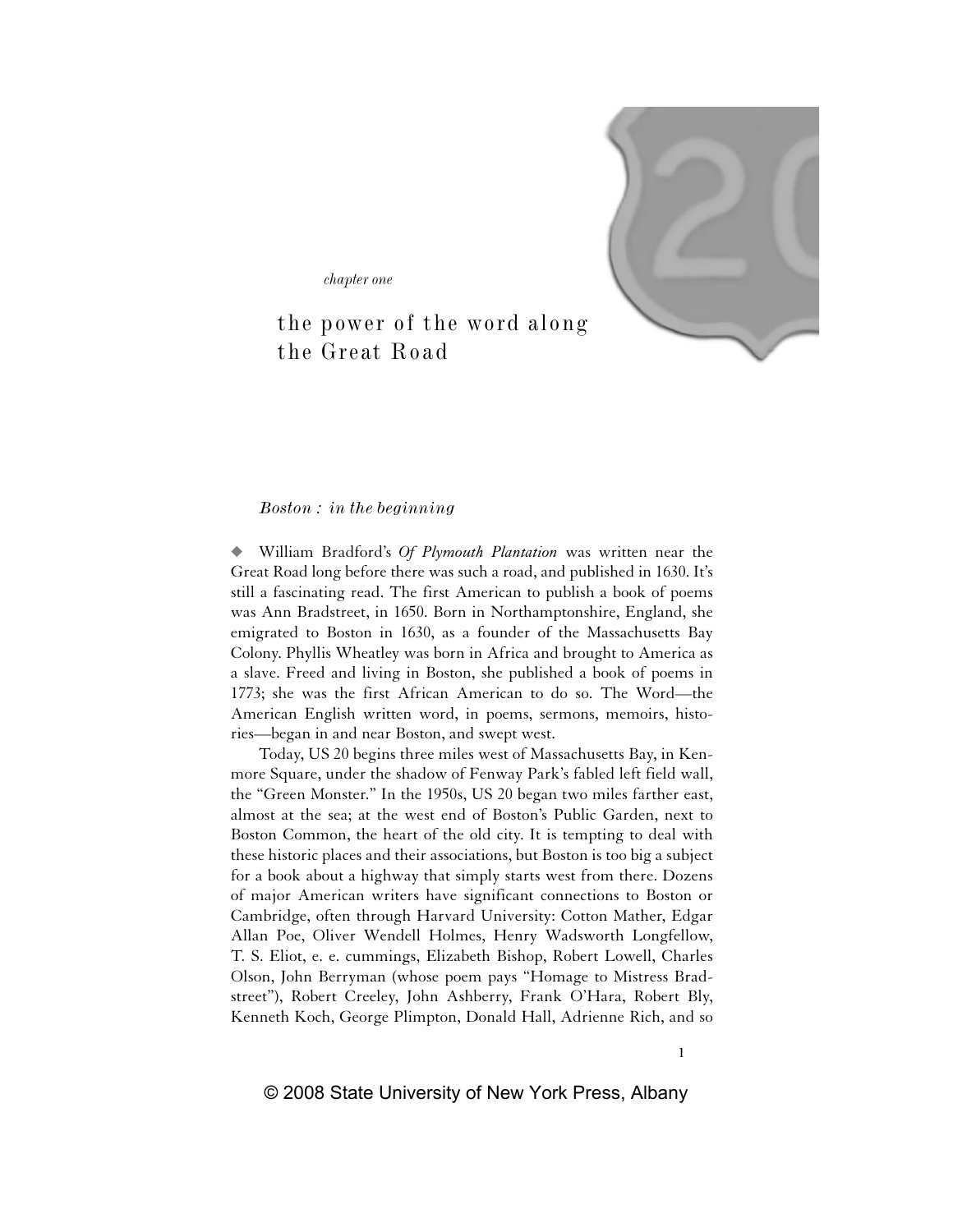on and on. I must leave most of Boston's literary and political history for others, and pick up the Great Road west of Boston, selecting a few writers to represent its creativity.

## *"I have traveled a good deal in Concord"*

No one can write the history of any great American road without quoting Henry David Thoreau. His rich Concord world was on a parallel great westering road, Massachusetts 2, nine miles north of US 20; it is the main northern road from the coast to Berkshire county and the New York state boundary. It is geographically defensible to claim it as a northern branch of the Great Road. Soon after it enters New York state in the Albany area, it disappears into US 20 in the Mohawk Valley.

Thoreau enunciated, in a short life, ideas about nature and travel that we're still assimilating. In the essay "Walking," he anticipates the western impulse of the American spirit, and the plan of this book. If we would go west, we need to travel roads to the West, which, to Thoreau, was more than a region or a destination—it was healing, it was salvation, it was Eden, Zion, Jerusalem: "The West of which I speak is but another name for the Wild, and what I have been preparing to say is, that in Wildness is the preservation of the world. . . . I wish to speak a word for Nature, for absolute freedom and wildness . . . to regard man as an inhabitant, or a part and parcel of nature."

"Walking" ends thus: "So we saunter toward the Holy Land, till one day the sun shall shine more brightly than ever he has done, shall perchance shine into our minds and hearts, and light up our whole lives with a great awakening light, as warm and serene and golden as on a bank side in autumn" ("Walking," *The Heath Anthology of American Literature*, Second Edition, Volume One, Lexington MA: Heath, 1994, 2089, 2100). Such loopy, inspired flights of language and thought have made "Walking" a basic text for modern environmentalists like me.

## *west of Boston*

US 20 leaves Boston through the inner suburbs, Brookline to Watertown to Weston and out. Brookline is the site of the home and, from 1884, the working space, of America's premier landscape architect, Frederick Law Olmsted. The Arnold Arboretum, all of Boston's "green necklace"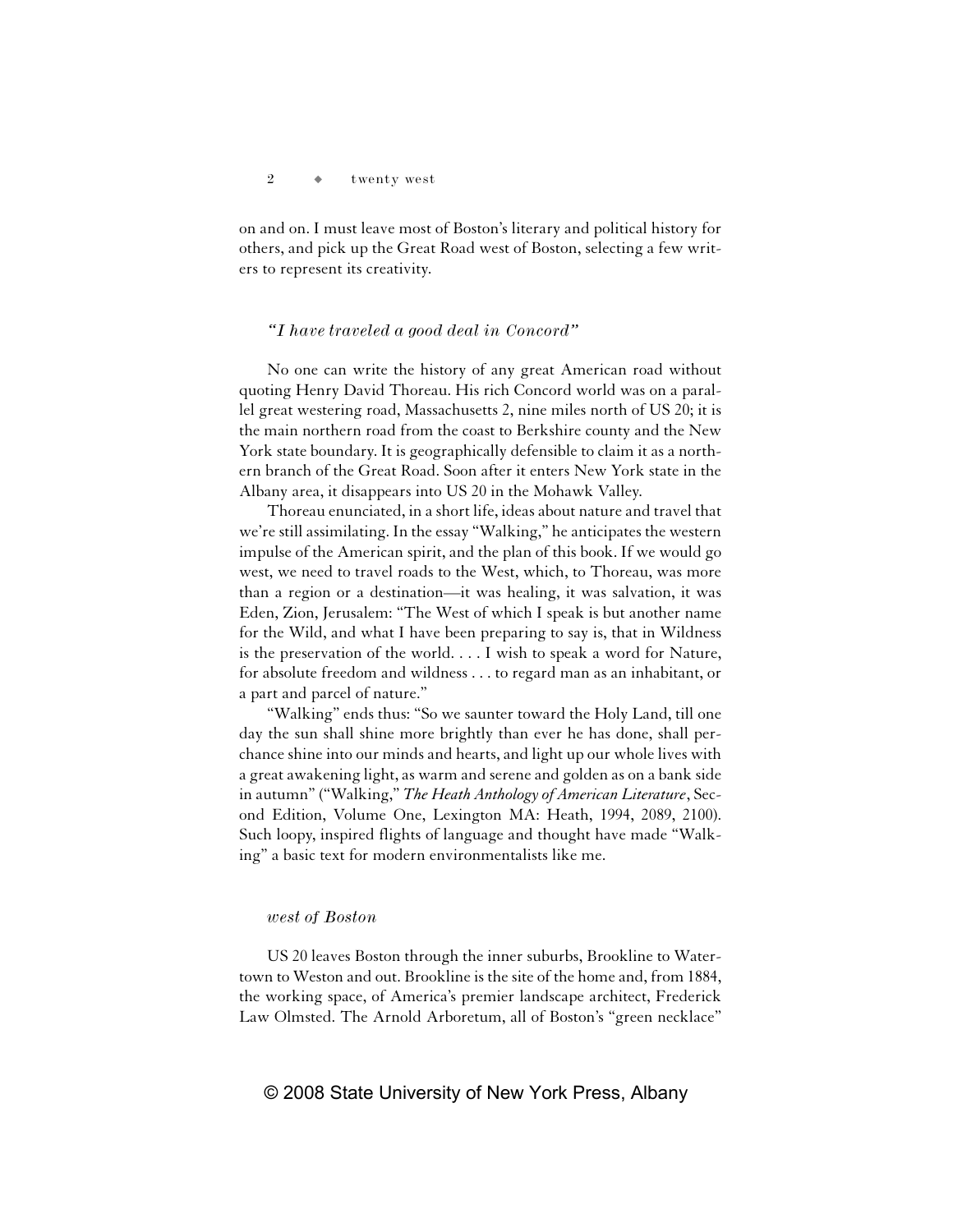of urban parks, Buffalo's 1,200 acres of Olmsted parks, Brooklyn's grand parks, all are the work of this remarkable, visionary man, of his partner, Calvert Vaux, and their studio. Indeed, he created the specialty he came to dominate, and also created much of the American taste for the pastoral and the picturesque in artificial landscapes. His work is striking and important in Manhattan's Central Park, in Yosemite Valley, in Riverside, Illinois, and many other beautiful green American places.

The Frederick Law Olmsted National Historic Site is two miles south of US 20. The landscape architecture firm that Olmsted and Vaux had founded dwindled and failed during the Great Depression. By the 1940s, the grand old house and grounds, which he punningly named "Fairsted," was no longer the thriving center of American landscape design. The Olmsted family arranged for it to be purchased by the federal government, and today the National Park Service runs excellent tours there. The house is sited on only two acres, but the site feels large, picturesque, almost rural. (Making much of little space is a characteristic Olmsted skill.) The little tour includes what the Rangers wryly call "the shortest hike in the National Park system"—a walk of thirty or forty yards among shrubs and trees on the south lawn. A million documents are preserved and stored here, a treasure trove for historians of landscape architecture.

Brookline is the birthplace of two distinguished Americans. John Fitzgerald Kennedy was born in Brookline in 1917 and lived there for four childhood years, though he's more closely associated with Boston, Cambridge, and Hyannis. The John F. Kennedy Birthplace National Historic Site is a handsome, modest house at 83 Beals Street, owned and occupied by the senior Kennedys until 1921, when they moved to a larger home nearby. It is a few blocks north of US 20. John Kennedy and three of his siblings were born here, reminding us how very recent is the practice of birthing babies in hospitals. The National Park Service gives excellent tours of the house, and of other Kennedy sites in the neighborhood.

The poet Amy Lowell (1874–1925) was born in Brookline into the New England aristocracy, not, like JFK, into a rising Irish political family. She was, with H.D. (Hilda Doolittle) and Ezra Pound, a founder of a major movement in American poetry called "imagism." It emphasized brief, sharp, disconnected images in poetry, of the sort that eventually made William Carlos Williams's "red wheelbarrow" ubiquitous. Lowell's best poem is "Patterns," a powerful dramatic monologue spoken by a woman whose lover has been killed "in a pattern called war," and it's not especially imagistic. She lives on that, and on her priority among modern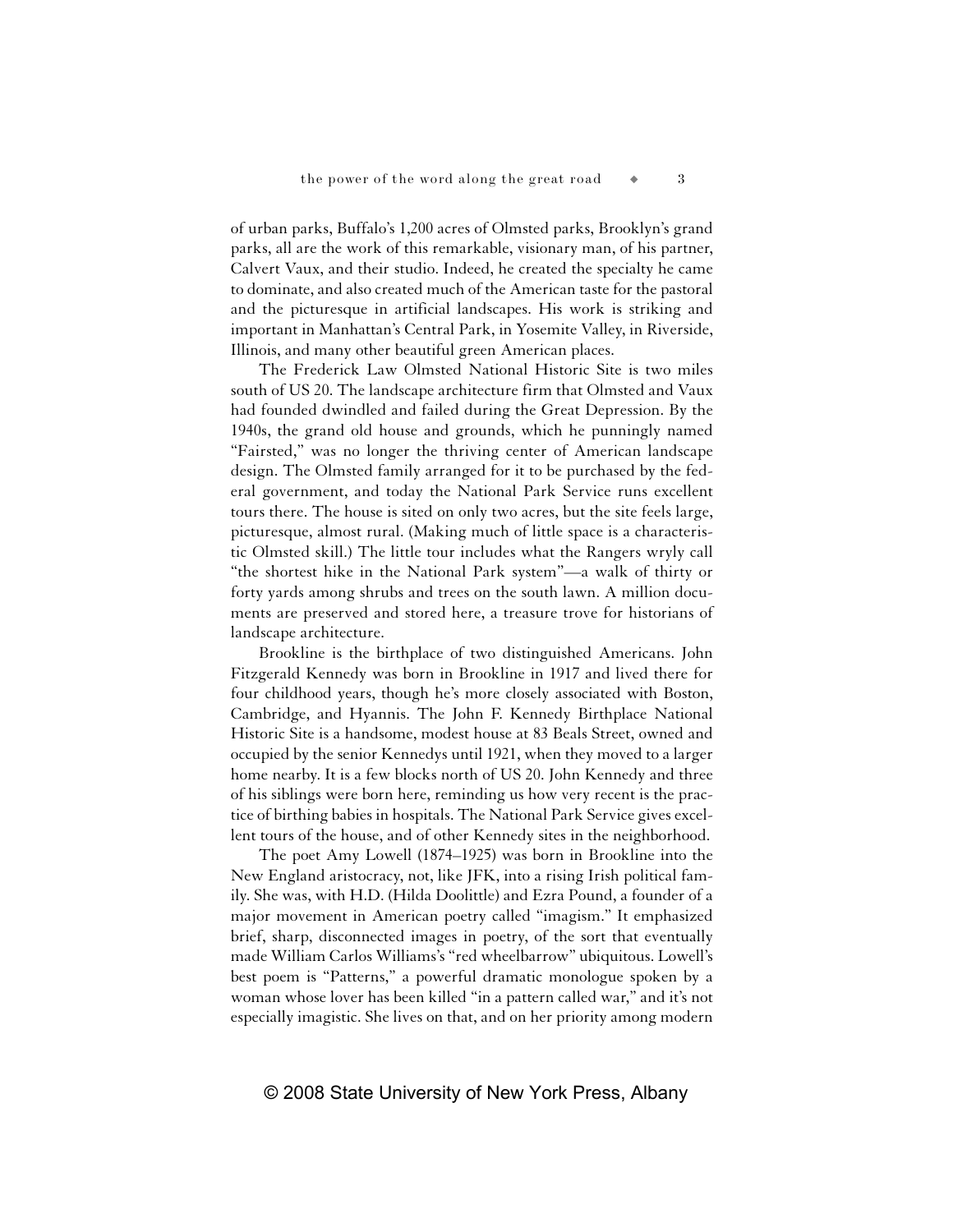New England authors—one of the best female poets in a region justly famed for them. Her distant cousin, Robert Lowell (1917–1977) was a major midcentury poet and a founder of another important poetic school, called the "confessional."

Brookline is an older, inner suburb. Newton and Weston are younger, farther out. They are associated with another remarkable socalled confessional poet. Newton is the birthplace of Anne Sexton, and it is where Sexton often met and workshopped and talked poetry and people with her best friend, the estimable poet Maxine Kumin. (Kumin, who lives in New Hampshire, also lived near US 20 while she did teaching stints at Boston area universities.) Weston, on US 20, is very posh: it has the priciest housing of any city in the Commonwealth of Massachusetts (based on tax figures for houses, *Boston Globe*, June 2002). It is where Anne Sexton lived and worked until her suicide in 1974.

Sylvia Plath is the most flamboyantly famous of the confessional poets, for her short life as well as for her poems. She was born in Boston, in Jamaica Plain, the site of Olmsted's Arnold Arboretum. After her father's untimely and portentous death when Sylvia was eight, the family made its home in west suburban Winthrop. Though Plath's home at the time of her suicide in 1963 was a flat in Primrose Hill in London, suburban Boston was in her bones, as was Smith College, just north of US 20 in Northampton, Massachusetts.

*twenty west : an artistic overview of US 20 in Massachusetts*

Smith is just one educational jewel of several in a region once known to geologists as "The Educational Lowlands," north along the Connecticut River. This region, a valley settled early, closely connected to the Great Road, is rich in associations with poets. Born in San Francisco, Robert Frost became farmer, poet, and sage in New Hampshire and Vermont, and was for a time poet-in-residence at Amherst College, in Massachusetts. Emily Dickinson lived almost her entire life in the pretty college town of Amherst, and is buried there.

Farther west in Massachusetts is Berkshire County, where William Cullen Bryant went to college. It has become a summer paradise for the arts—dance, music, art, and theatre. Just off US 20, in Lenox, is The Mount, the home of one of America's greatest novelists, Edith Wharton. Just off of US 20, in Pittsfield, is Arrowhead, the farm where Herman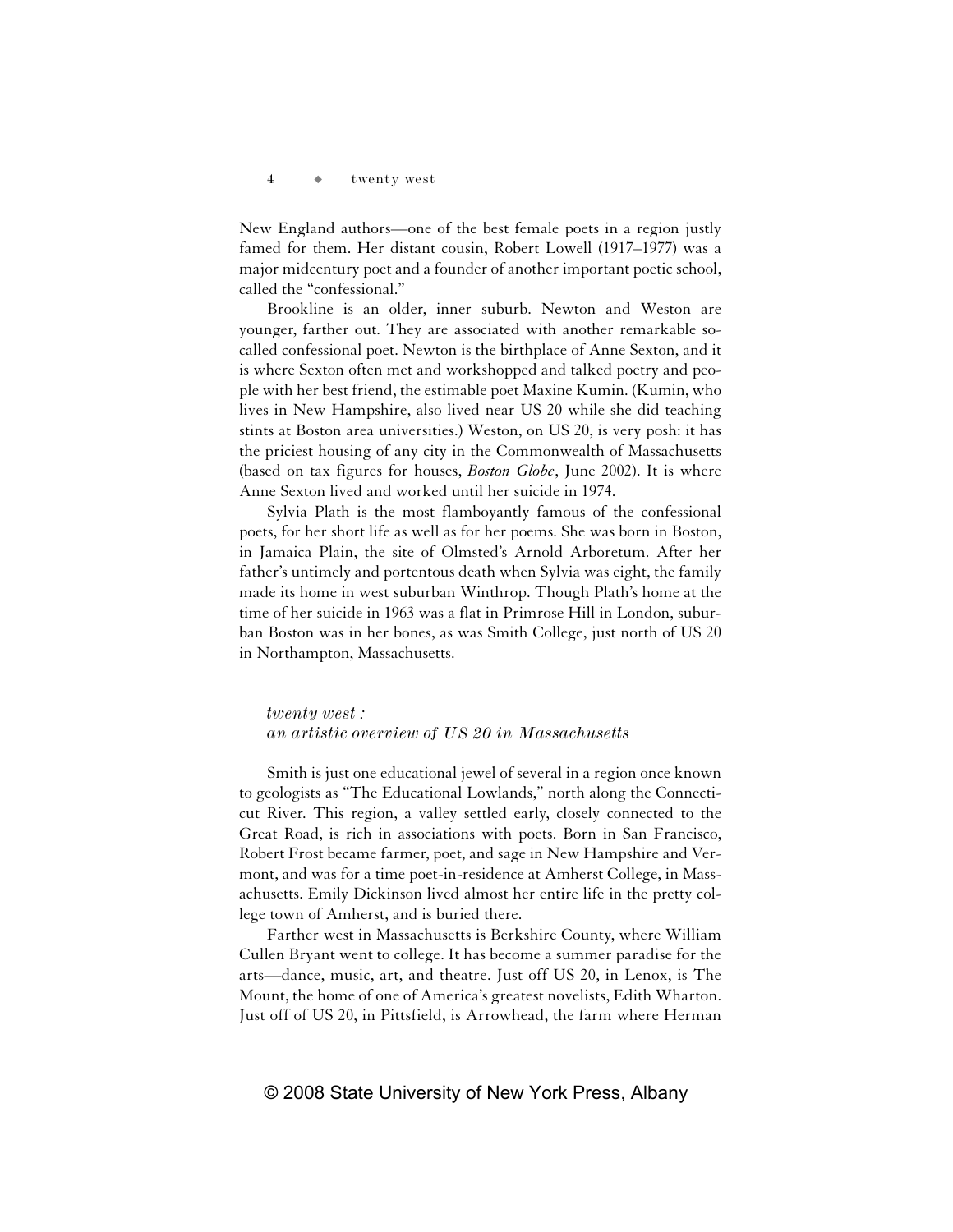Melville completed *Moby Dick*. His friend, Nathaniel Hawthorne, wrote *The House of the Seven Gables* (with a Boston area setting) in nearby Stockbridge.

Bradford, Mather, Bradstreet, Wheatley, Bryant, Thoreau, Dickinson, Longfellow, Melville, Hawthorne, Lowell, and Wharton. What a list! The Great Road can't claim Walt Whitman, but most of the other pillars of early Anglo-American religion, history, poetry, and fiction are here. If we curve just a bit north, to Route 2 and Concord, we can include Emerson, Margaret Fuller, and the Alcotts, too. In our own time, Sylvia Plath and Anne Sexton come from the Great Road.

## *"this is my letter to the world"*

Modern American poetry is sometimes seen as a dialogue, or a tussle, between two utterly different poetic styles, those of Emily Dickinson and Walt Whitman. The prim New England spinster takes off the tops of her readers' heads very quietly, and the boisterous Brooklynite does similar creative damage at a higher, more explosive level. Since this is not a book about the history of American poetry, I will discuss only Dickinson, the one who lived and worked near the Great Road.

Emily Dickinson was born in 1830 to a prosperous family in a pretty college town. Amherst College had been founded just nine years before. Emily Dickinson's Amherst was a small but prosperous village in the Connecticut Valley, fifteen miles north of US 20. Noah Webster spent ten productive, impecunious years there (1812–1822), reading and defining for what would become his great *American Dictionary of the English Lan*guage (1828).<sup>1</sup> Amherst's connections to the great world of Massachusetts and the nation went along the corridor of what is now US 20. When Emily made her rare visits to the capital of her state, it was along the route of the Great Road, the "Boston Post Road," from Springfield to Worcester to Boston. This was the road on which she sent her "letter[s] to the world." Most of the nine Dickinson poems that were published in her lifetime appeared in *The Springfield Republican*.

Though Emily Dickinson's family endured sorrows, deaths, losses, and one juicy sex scandal, her public life was fairly unruffled. Her youth was marred by her mother's mental problems. She spent most of a year nearby at Miss Lyons' Female Seminary, which would become Mount Holyoke College. Except for that year, and brief visits to Washington, Philadelphia (for medical treatment), and Boston, she spent her life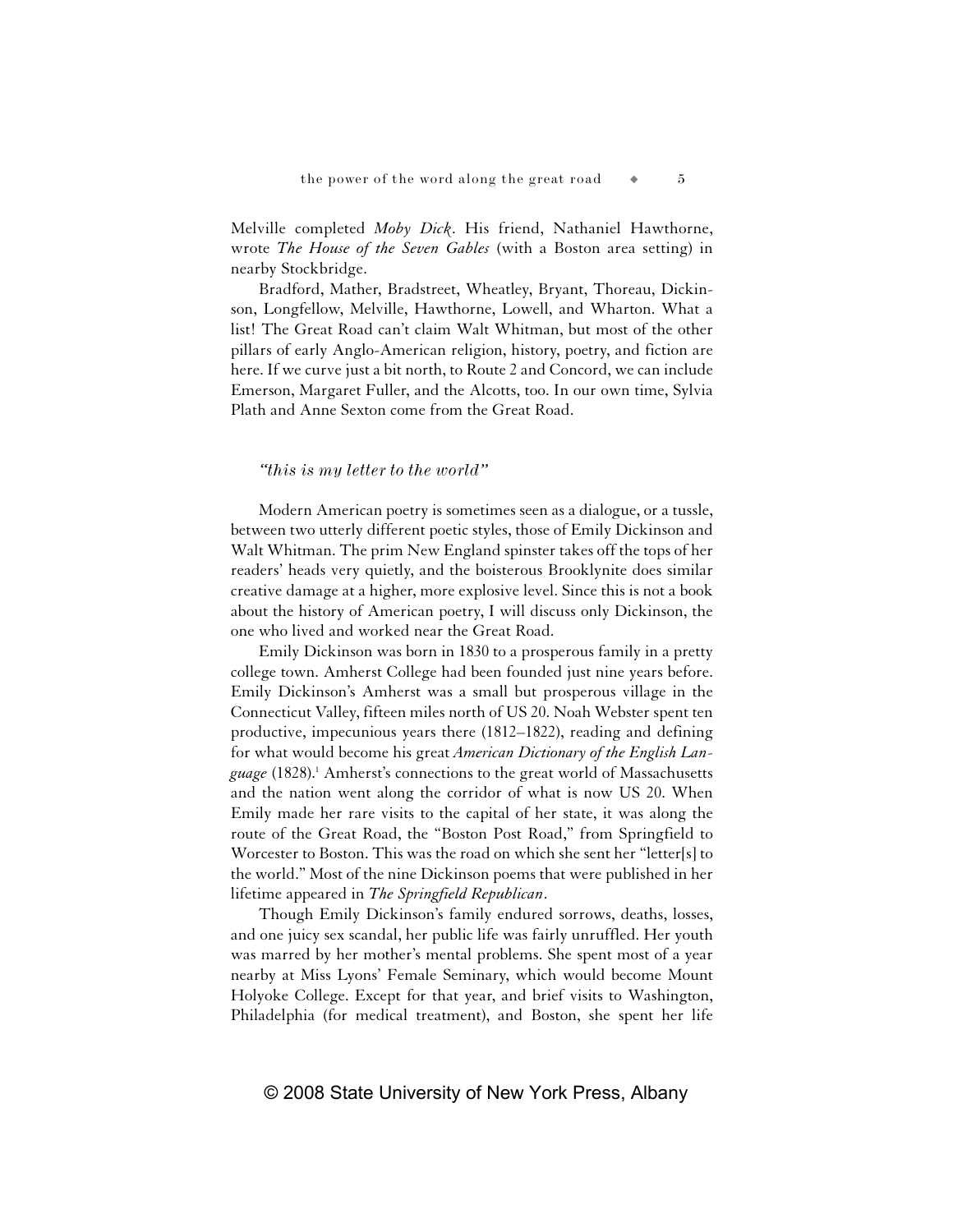entirely in Amherst. In this, she was like Henry David Thoreau, who mostly stayed home, yet famously "travelled a good deal in Concord." As the years went by, she went out less and less. Unmoved by the Second Great Awakening, she resisted accepting Jesus as her savior, and soon stopped going to church. After 1860, she spent her life entirely on the grounds of her family's houses, and then entirely in her house, the house her dominating father had built. That house is a shrine to her today.

Though she eventually became a social recluse, she maintained sprightly contact with friends and family, often through the notes and poems she scattered freely among them. She once described herself in a letter to an important editor as "small, like the wren," with "eyes, like the sherry in the glass that the guest leaves." Imaginative, self-deprecating, elusive, daring, cryptic, funny, passionate, dazzling: that's Emily Dickinson. She did *not* scatter her poems freely to the world, that world that "never wrote to [her]." She had contact with the big literary world largely through correspondence and reading, and the occasional visitor from the Great Road.

I don't much like the term *confessional* as it is applied to poets and poems. It has a negative, regurgitative, artless connotation: spill your guts and call it a poem. Despite the term's use to describe eminent male poets such as W. D. Snodgrass and Robert Lowell, it also often seems somewhat sexist. It implies that there is something unseemly about menstruation (Sexton) or a sliced thumb (Plath) or "my uterus" (Sexton again) as a poetic subject. In a sense, all lyric poetry is confessional, in that it is based on deep feelings from the author's experience, mediated into artful language. Emily Dickinson's poems are often about the most private and intensely moving things—erotic passion, agony, death, God, faith, and loss of faith. She begins a prim little stanza with the eye-popping lines "I like a look of agony / Because I know it's true." Is that "confessional"? It certainly sounds real and personal. Or is it just astonishingly powerful poetry about strong feelings?

## *belle of Amherst or Marquise de Sade?*

Emily Dickinson's poems were in print for sixty-five years before they were published in an edition (Thomas Johnson's, in 1955) that did them justice. Her first editors censored and eliminated some, and regularized and diminished most, when her work was first published. It was thus just possible to see her as sweet and quaint and adorable and maid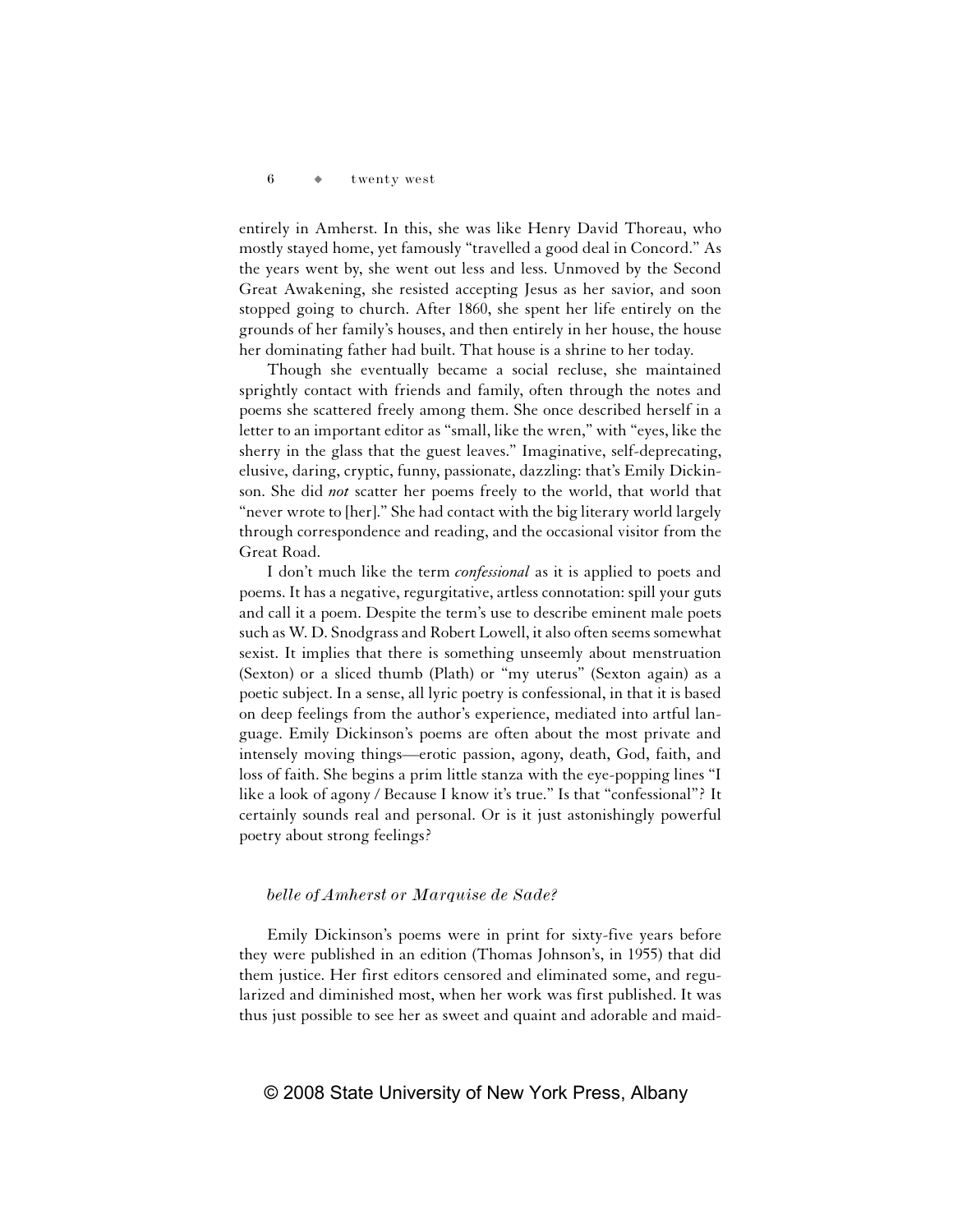enly and harmless, writing of railroad trains and buggy rides, delight in birds, awe of snakes, sorrow at family deaths. This "Belle of Amherst," "I'm nobody—who are you?" Emily is undeniably part of her truth, but only part. She can be coy and cute, but she is much more.

Postmodern critics have corrected this patronizing distortion, though often excessively, e.g., that she was an intellectual kin of the Marquis de Sade. Nonsense. What she was was a great poet, the diversity and daring of her thought somewhat obscured by her elliptical language, and by the tight little verse form she used for almost all her poems. It is "common meter," or "ballad measure," usually alternating four beat and three beat iambic lines. She probably learned the form from the Protestant hymns of her childhood. Their authors in their turn had learned it from the old English ballads, where John Keats had found it (see "La Belle Dame Sans Merci"). She stretches and teases this simple form into stanzas of great subtlety and power. See especially "The Soul selects her own society," in which the soul shuts out unwanted visitors as a bivalve shuts its hard shell: "Like stone." Clang. Thud. So o-ver.

## *"tell all the truth but tell it slant"*

She knew how unusual and perceptive she was, and knew it behooved her not to make that too plain, not to be too free with dangerous truths:

> Tell all the truth but tell it slant, Success in circuit lies...

Otherwise, one might be avoided, discounted, or even put in a madhouse:

> Much madness is divinest sense, To the discerning eye; Much sense the starkest madness, Tis the majority

In this, as all, prevails, Assent, and you are sane. Demur, you're straightway dangerous, And handled with a chain.

That is, treated as a lunatic in an asylum.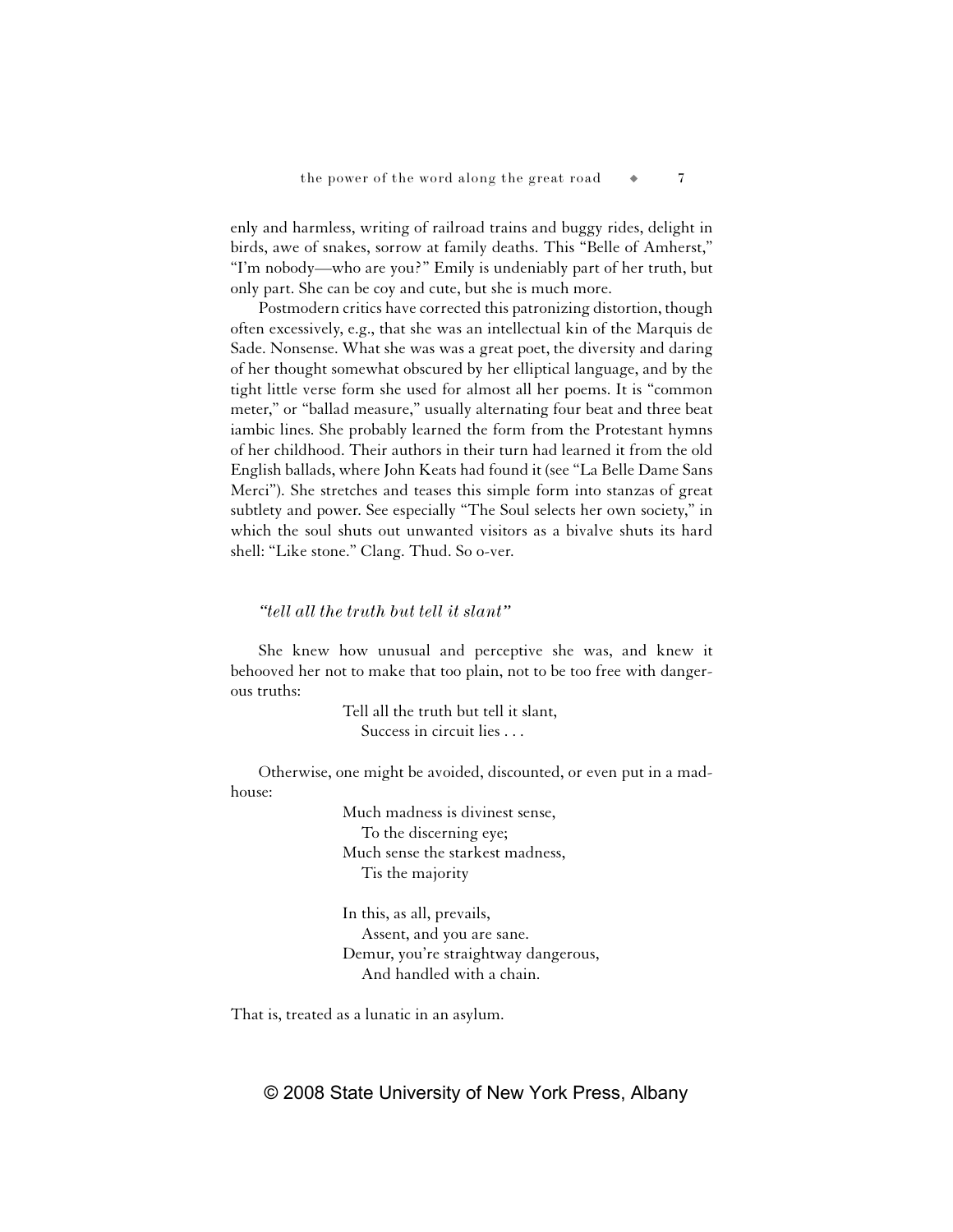8 twenty west

She wrote much of nature, clearly enjoying the little world around her family's houses. In one poem, a male speaker tells of feeling "a tighter breathing, / And zero at the bone" upon encountering a snake. She described another visitor thus:

> A route of evanescence, With a revolving wheel, A resonance of emerald, A rush of cochineal, And every blossom on the bush

> Adjusts its tumbled head, The mail from Tunis, probably, An easy morning's ride.

Fortunately for an otherwise hopelessly puzzled posterity, she appended a note to this when she sent it to a friend: "The Humming Bird." The ruby-throated hummingbird lives in eastern North America.



*Emily Dickinson's house, Amherst, Massachusetts Courtesy of the Emily Dickinson Museum ©2008*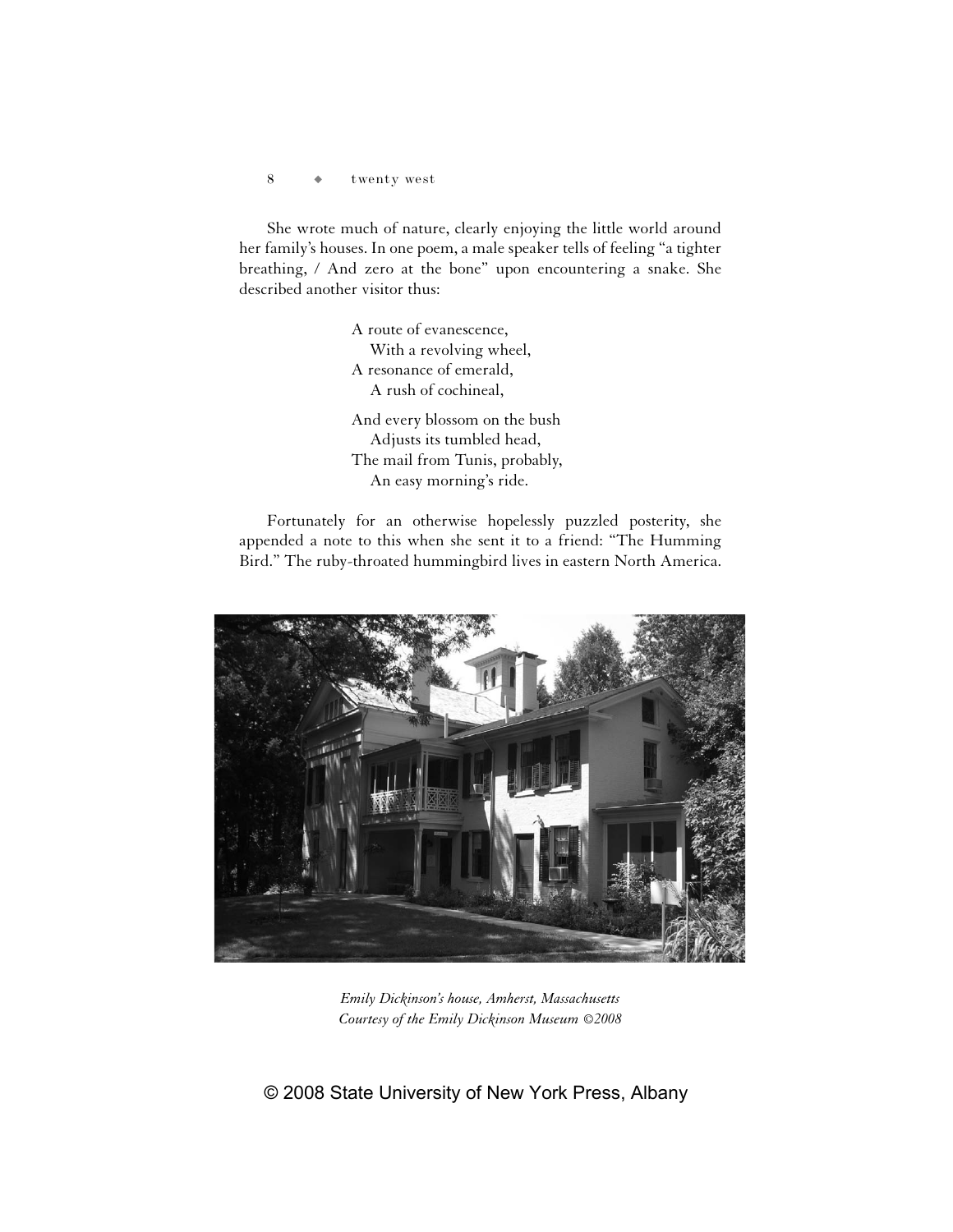With this note, the red and green flashing light of the poem come clear, as does the joke in the last two lines—it wouldn't be a long ride from North Africa for such a swift and busy creature.

## *"he kindly stopped for me"*

She wrote much of Death, of course. Death was a regular guest at the banquet of New England life, and the women of the house were expected to perform those final sacred cleansing duties that we now leave to undertakers. "I heard a fly buzz when I died" is written from the point of view of the dying person. (Many of her other speakers are already dead.) When her eyes grow dim, she sees the failure as outside her:

> And then the windows failed and then I could not see to see.

Her description of a house on the morning after death says that it "oppresses like the heft / Of cathedral tunes."

Her most famous poem about death is "Because I could not stop for Death." It presents the female speaker as too busy to go with Death, until that Gentleman Caller civilly comes to ask her out for a carriage ride on quite another Great Road. A proper New England spinster might be unwilling to go with him if they were to be alone, but there is a chaperone—"Immortality." She agrees to the ride, passing the earlier aspects of her life as they head toward what the reader comes to know is her grave, though the woman calls it "a house" that was but "a swelling in the ground."

> Since then, 'tis centuries, but each Feels shorter than the day I first surmised the horses' heads Were towards eternity.

Quietly terrifying, this wonderful poet: "zero at the bone."

There are many other rich aspects of Dickinson's poetry. She contained multitudes, like Walt Whitman, though in smaller, tidier packages. Her few erotic poems—"Wild nights, wild nights!!"—are dazzling, though there is no solid evidence of her having had sexual experiences with either men or women. I will leave her in Amherst, her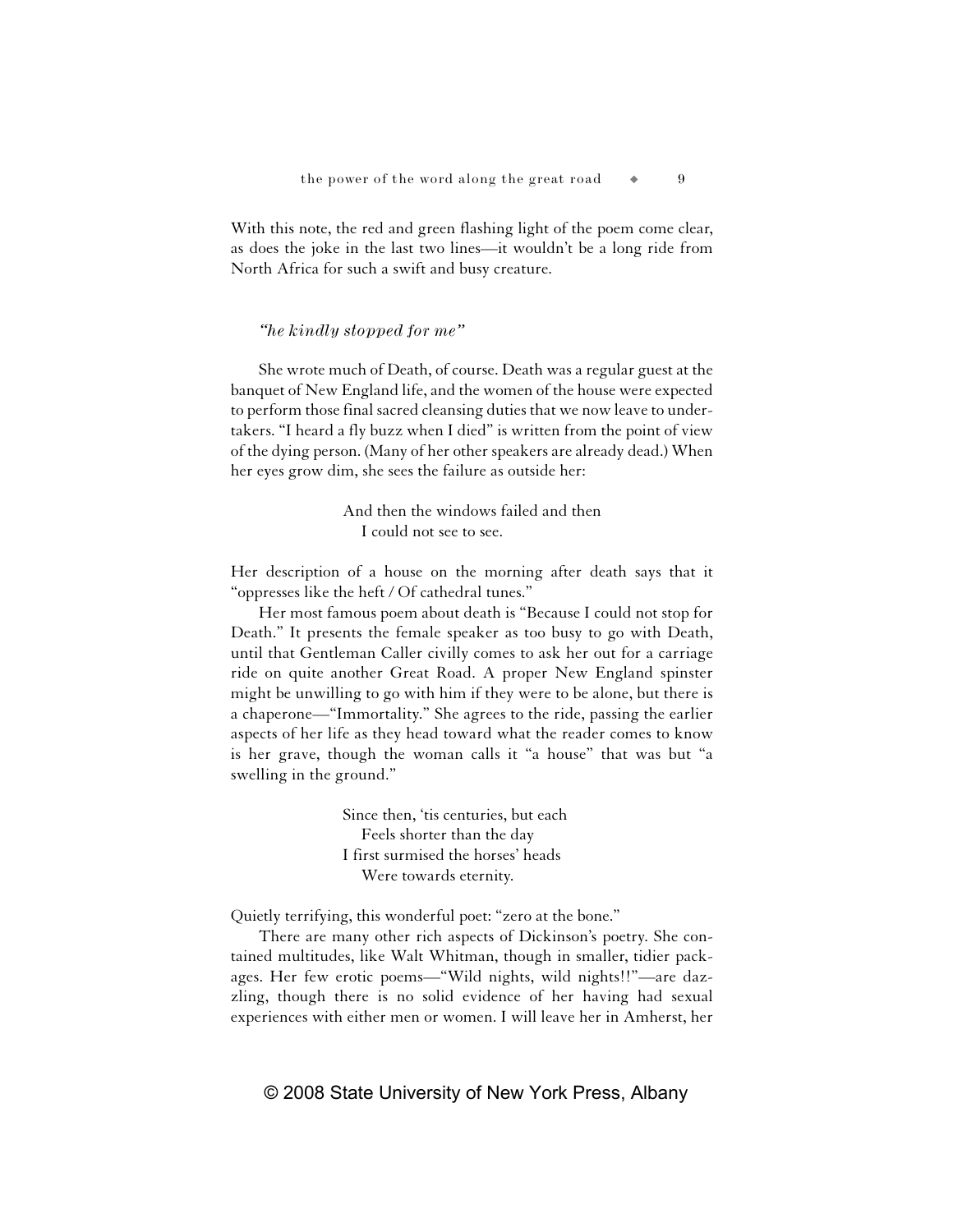10 ◆ twenty west

physical and spiritual home, at her own grave. The day before she died, Emily Dickinson wrote her last letter to two relatives, the Norcross sisters. Here it is in full:

> Little Cousins, —Called back. —Emily.

Her tall marble gravestone in the iron-fenced family plot in Amherst reads:

> Emily Dickinson 1830–1886 Called back

## *Sturbridge*

For a good look at Emily Dickinson's immediate world, visit her house in Amherst. For a broader physical sense of how her age lived, a visit to Old Sturbridge Village, on US 20 between Springfield<sup>2</sup> and Worcester, is a must. It is an assemblage of authentic eighteenth and nineteenth-century buildings moved here from other sites. It aims to portray New England village life in the 1830s, when Emily Dickinson was a child nearby. It has no historic authenticity as a whole, but its mill and its chapel, its school, bank, and stores, are real enough. There's even a bogus graveyard with real old gravestones. (You can't help but think of Marianne Moore's wonderful description of poems as "imaginary gardens with real toads in them.") Staffed by docents in period dress, Old Sturbridge Village is instructive and compelling. "Living history" can be unbearably cutesy, but here it is well done, understated, and appealing.

## *"and I eat men like air"*

Emily Dickinson's poetry would be a supreme landmark on the Great Road even if it did not lead to the work of two other Massachusetts poets whose great subject and grand passion was Death: Sylvia Plath and Anne Sexton. Though she was the younger of the two by six years, Sylvia Plath (1932–1963) gained fame and died before Sexton. A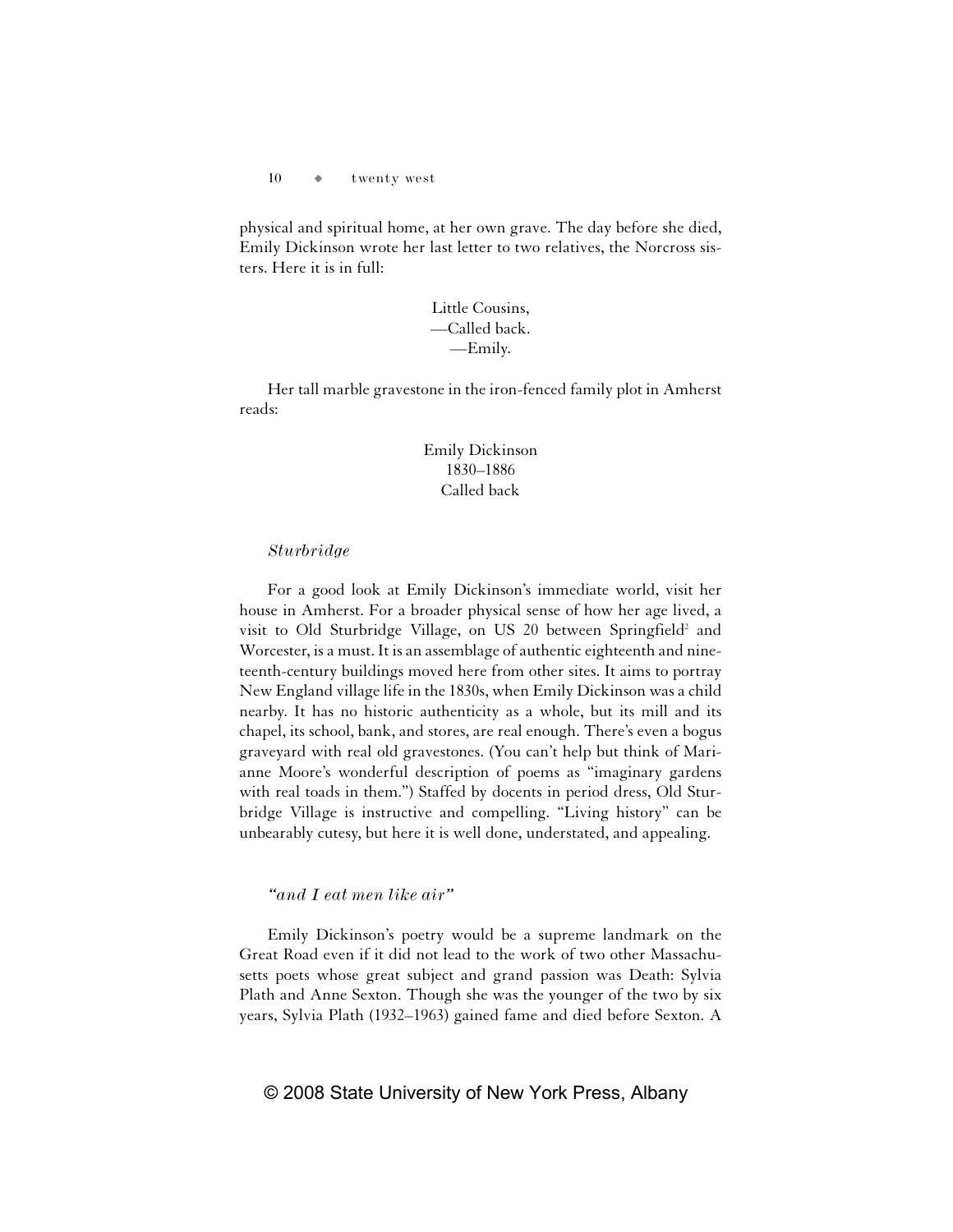golden girl, beautiful and smart, she blazed her way from genteel poverty to a scholarship at Smith College in 1950 and a heady, prestigious summer stint in New York in 1953 as a student editor at the magazine *Mademoiselle*. In 1951–1952, my friend John Hall earned himself a feminist sainthood by becoming Plath's first serious boyfriend, someone who made that troubled soul feel good about herself. He tells me he saw her playing tennis in their Boston suburb, Wellesley, and asked a mutual friend for an introduction. "Who's that?" he asked. "That's Sylvia Plath," their friend said. "She doesn't get a lot of dates—she's so smart the boys are afraid of her." "Doesn't scare me," said John, and it didn't. He tells me that I partied with them during their time together. (John and I were at Williams, she at Smith, fifty-five miles away. Sadly, I didn't know her by name then.) John tells me that his granddaughter, doing a book report on Plath, came upon his name and called him to ask "Grandpa—is that you!?" It was and is.

Plath was excelling academically at Smith and writing poems of increasing power and distinction. In the midst of all this pressured achievement, her depression made her attempt suicide in 1953. Recovering after hospitalization and shock treatment, overachieving again, she graduated from Smith and won a Fulbright scholarship to attend Cambridge University in 1955. There she met another gorgeous and dazzling young poet, Yorkshireman Ted Hughes. At their first meeting at a party, she spoke one of his poems to him; she had memorized it for this moment. When he grabbed and kissed her, she bit him on the cheek, drawing blood. They were married four months later. Their relationship continued to be explosive and creative.



*Mac with friend John Hall*

They became the young uber-couple of Anglo-American letters, spending time in both countries. Two children followed quickly, as did Hughes's adultery and their breakup. Abandoned in a remote Devonshire cottage, Plath moved her very young children to London and rented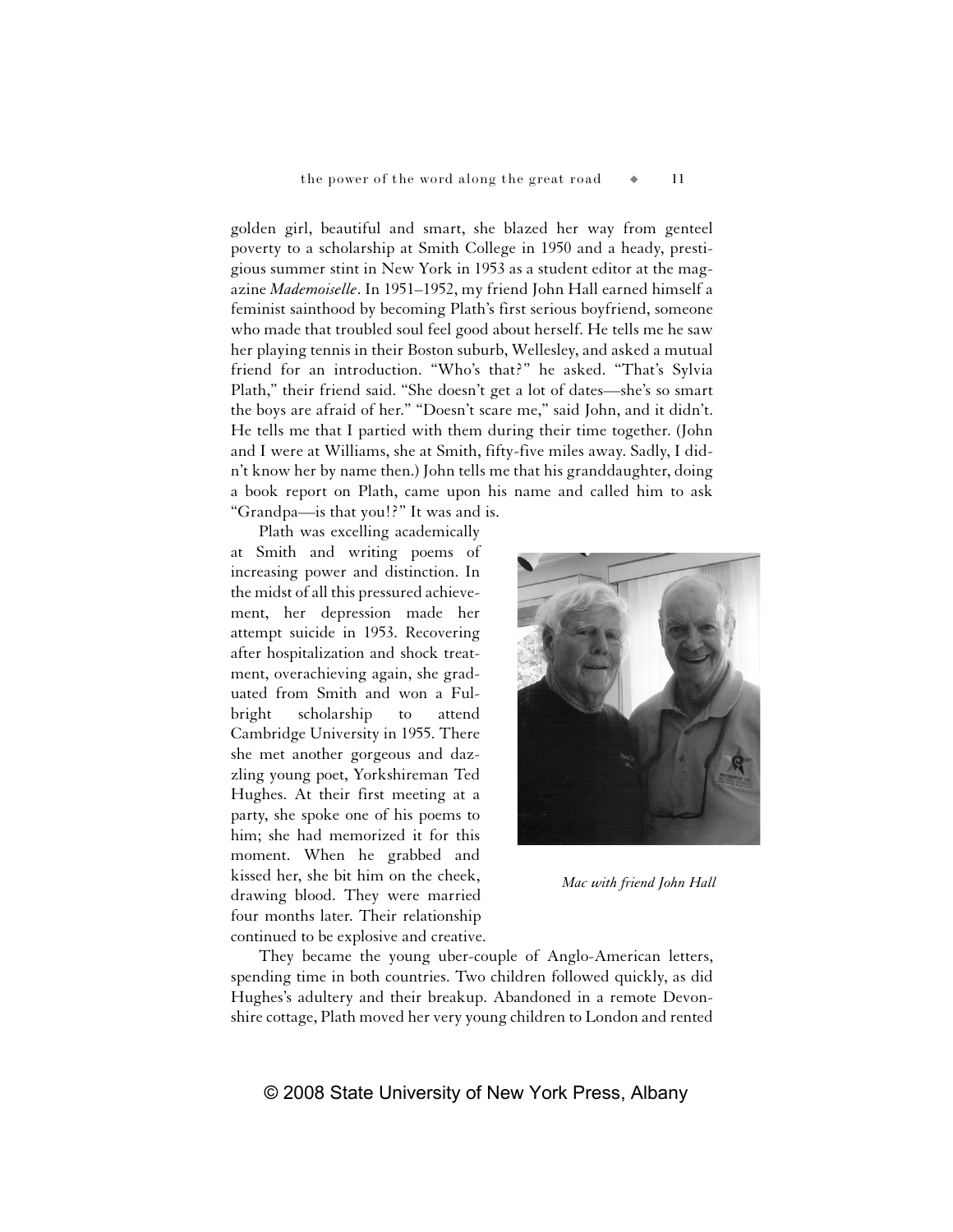a flat in Primrose Hill. There, in the coldest winter in a century, she wrote, at white heat, in a few months, most of the poems in the book that posthumously made her famous: *Ariel*.

It is full of stark statements about fathers ("Daddy, daddy, you bastard"), children ("Love set you going like a fat gold watch"), husbands ("A man in black with a *Mein Kampf* look"), and rage and revenge ("Beware, beware, / And I eat men like air"). She had taken the London flat on impulse because it had a blue London City Council plaque stating that William Butler Yeats had once lived in the building. I happened onto the place during a 1982 London walk after a visit to the nearby Regents' Park Zoo, and I noticed and recognized the same blue Yeats plaque. I took a brief, bizarre tour of the flat, courtesy of the very obliging student occupant who happened to come out while I was staring. It was the locus of her greatest work. She asphyxiated herself there in January 1963. Her two children survived. One, Frieda Hughes, has become a noteworthy poet.

Ironically, her husband became her literary executor. Hughes's judicious handling of the posthumous publication of her poems helped to make her famous, just as their story helped to make him a monster to some. He never responded to the criticism, and published in 1998, at the time of his death, some very tender early poems—*Birthday Letters* about her and about their relationship (see chapter 6). Ted Hughes had by then become England's poet laureate, a sinecure held over the centuries by poets both great and piddling, from Dryden, Wordsworth, and Tennyson down to Colley Cibber. Its chief modern duties had been to write congratulatory poems on royal birthdays. The appointment of such a hard, dour writer to this piffling post seemed very strange, but it did signal Britain's acceptance of him and its admiration of his work, which had indeed been exemplary.

Sylvia Plath's late work was searing and uncompromising, lashing out at the men she thought had failed her, chiefly "Daddy" and the "model of you," to whom she said "I do"—Ted Hughes. Her poems are also often darkly funny. There is a story that, when Plath read "Daddy" to a woman friend, they rolled around on the floor laughing hysterically. The poem is indeed full of gloriously improbable comic words and sounds like "achoo" and "gobbledy-goo." Her whole oeuvre is broader than her late output would suggest, including a good series of poems on keeping bees, which she had done in Devonshire. It should be no surprise that her father had been an entomologist, specializing in bees.

Plath's work is not just intense and confessional; it is highly crafted. The insistently repeated "oo" sounds in "Daddy" make this angry poem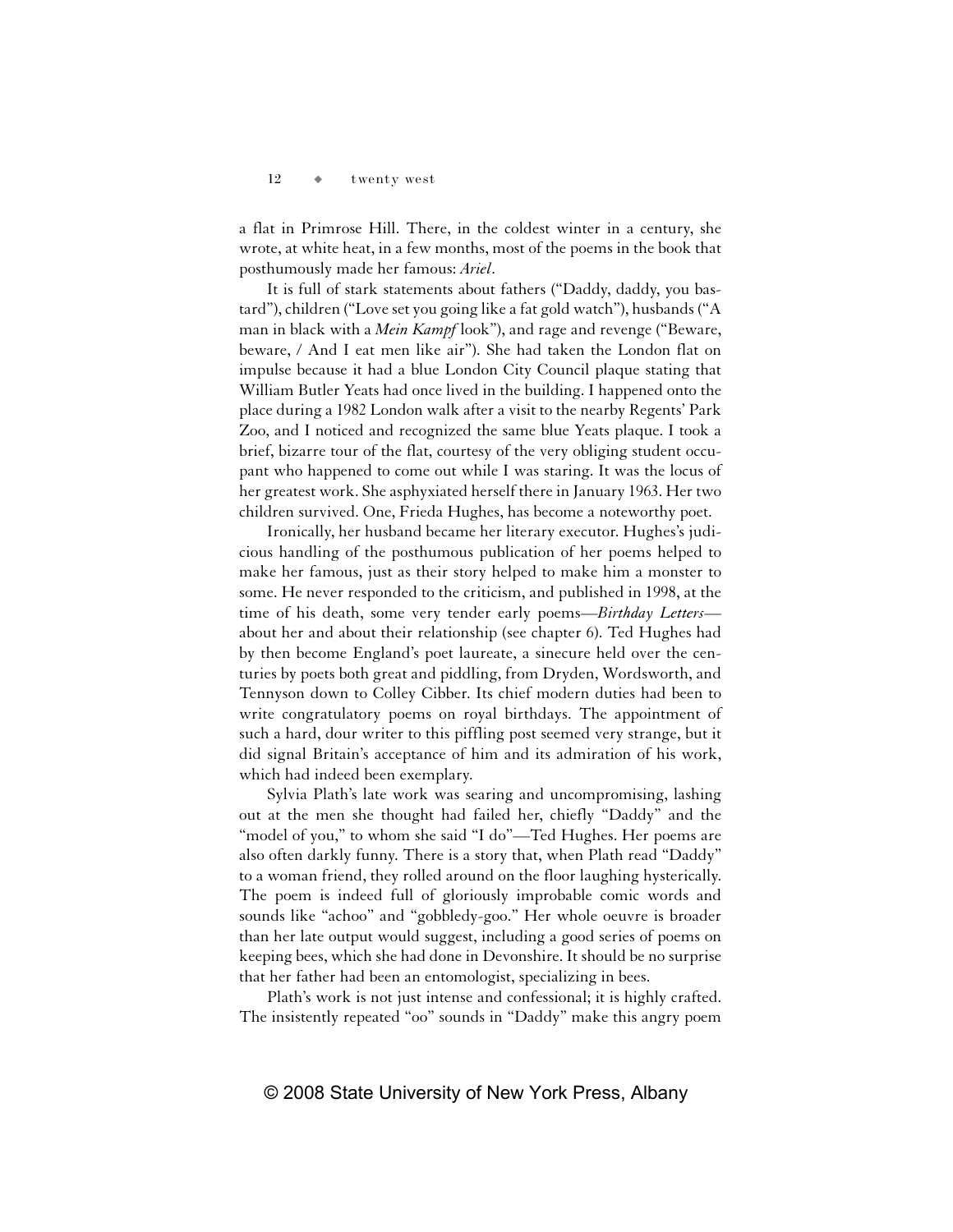ring with the sounds of a hurt child, afraid to "achoo." "Daddy, daddy, you bastard, I'm through" seems to me both angry rejection and plaintive call. But of course she wasn't really "through" with her problems. Death came to call for her when she was thirty.

## *her kind : the middle-aged witch*

Sylvia Plath and Anne Sexton (1926–1974) met and studied together in Robert Lowell's poetry workshop at Boston University. They hit it off, these two smart, beautiful, wounded women. They and other workshoppers would often unwind and share confidences and "3 or 4 or 2 martinis" ("clear as tears") at the Ritz in Boston. "[O]ften, very often, Sylvia and I would talk at length / about our first suicides. . . . Suicide is, after all, the opposite of the poem." "Intense, perceptive—strange, blonde, lovely Sylvia." (*Anne Sexton: A Self-Portrait in Letters*, Boston: Houghton Mifflin, 1977, 245–46). When Plath died, Sexton seemed to begrudge her having been the first to take "that ride home / with our boy" [Death]. Thus did Sexton acknowledge another influence, another priority—Emily Dickinson had got there before either of them, though not by suicide.

Sexton may have been the most wounded of the three. Her childhood was spent in uneasy luxury. Her parents had all the right friends and plenty of money, but there were family problems with alcohol and mental illness. Her idyllic summers at posh Squirrel Island, Maine, in one or another of the family's five "arking houses," were tainted by unhappiness or worse. Her mother, a poet herself, was jealous of Anne's early success. She accused her daughter of plagiarizing her stunningly original early poems. I met some older Squirrel Islanders on a boat to the island in the 1980s. When questioned, they remembered Sexton's mother, Mary Harvey, dancing gaily, indefatigably, at Squirrel Island parties in the '30s.

Skipping college, Anne Harvey eloped with Alfred ("Kayo") Sexton and soon gave birth to two daughters. After each birth, she went into deep postpartum depression, and spent long periods in a mental institution, where she began to write poetry as therapy. A therapist priest told her, "God is in your typewriter," and there was truth in that. Poetry seemed to have saved her for a time. ("My fans think I got well, but I didn't; I just became a poet.") She tried to believe, but God eluded her. As she wrote, "Need is not quite belief." She spoke of herself as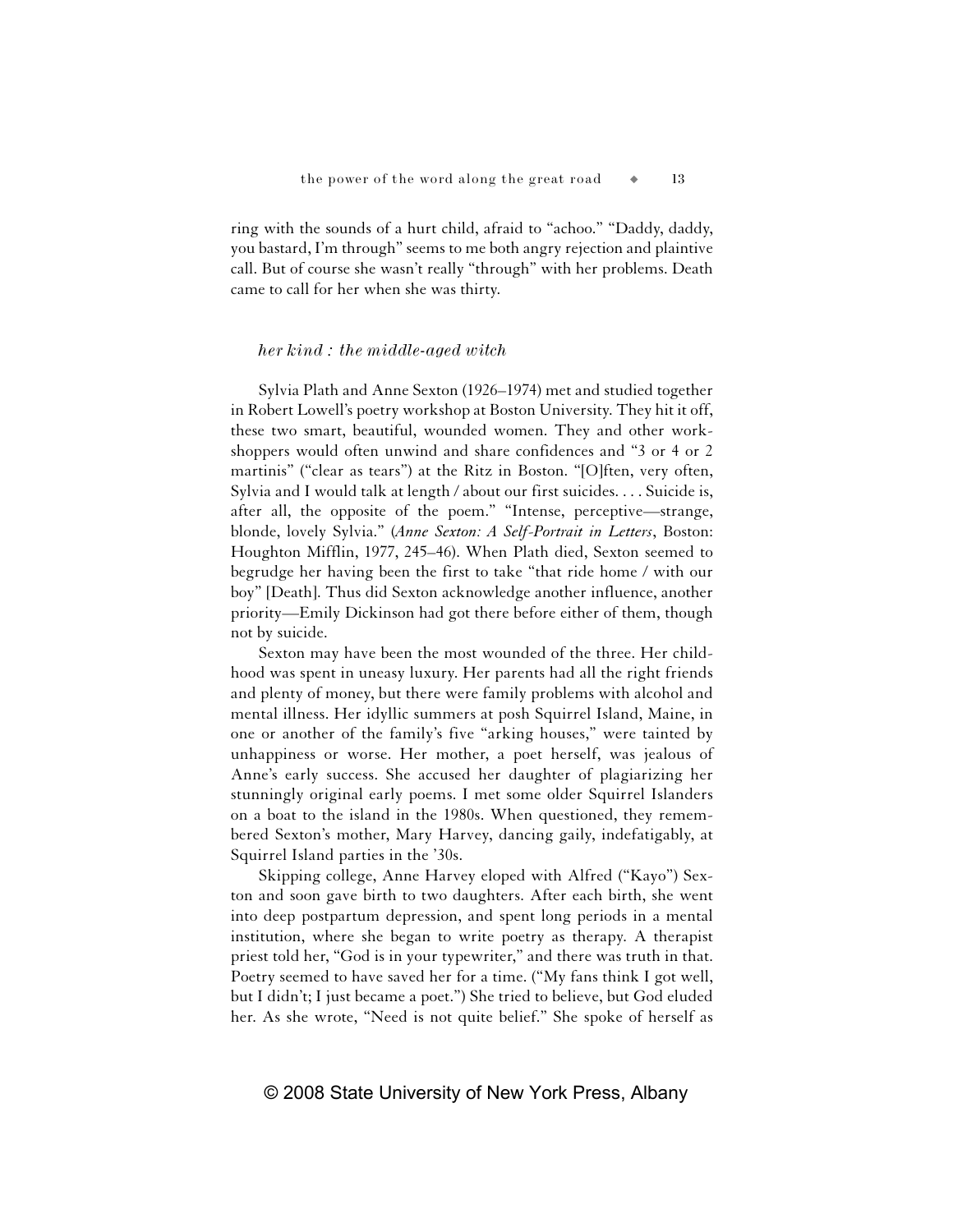magic, dangerous, other, a "middle-aged witch." A posthumous volume of her poems is entitled *The Awful Rowing Toward God*. In it, God plays cards with her, but He cheats.

She did a very successful series of books and poetry readings, including performances with a jazz group, "Her Kind," a reference to one of her poems. She was a powerful, gorgeous, theatrical presence, though she was often terrified in public situations. When I heard her, once she had got past nervously fluffing some lines, she was a compelling reader. She separated from Kayo, had affairs, drank too much, and took too many pills. She had lunch in October 1974 with her spiritual sister, her best friend, the poet Maxine Kumin,<sup>3</sup> revealing no dark plans. Anne Sexton then went home to Weston to take her last ride, almost literally, with "our boy," Death. She died of carbon monoxide poisoning in her car in her garage. Maxine Kumin was still publishing poems about this in 2006, trying to understand and accept it, trying, I think, to forgive her dear friend Anne.

Sexton's poetic legacy will outlive her sad biography. Like that of her poetic forebear, Emily Dickinson, her work is witty and often very funny. Her *Transformations* retells folk tales in strange, sharp, insightful modern ways. Her poems about suicide are tough and instructive. In "Wanting to Die," she says that suicides are different from the rest of us. Like carpenters, suicides never ask "Why build?," only "Which tools?" That is, what's the best way to do the inevitable? Like Sylvia Plath a former model, she was tall, beautiful and dazzling, and a fine and artful poet. "We must all eat beautiful women," she wrote. She wanted to die and she did. She loved language and fun and wordplay. Her poems are not simply emotional outcries; like Plath's, they are highly crafted. She loved palindromes, reversible aphorisms such as "Madam, I'm Adam." Her favorite was "Rats live on no evil star," which she had seen on the side of an Irish barn. She said she wanted that to be inscribed on her gravestone, as it "gave her a peculiar kind of hope" (*Anne Sexton*, 379). When I visited her grave in Jamaica Plain, Boston, I saw that an admirer had chalked that palindrome on her stone. It seemed wonderfully appropriate. Rest in peace.

## *the early Berkshires:Melville and Moby Dick*

The Great Road takes us past the Connecticut Valley to the Berkshire Hills of Western Massachusetts. There three great American novelists lived and did some of their best work. Herman Melville bought a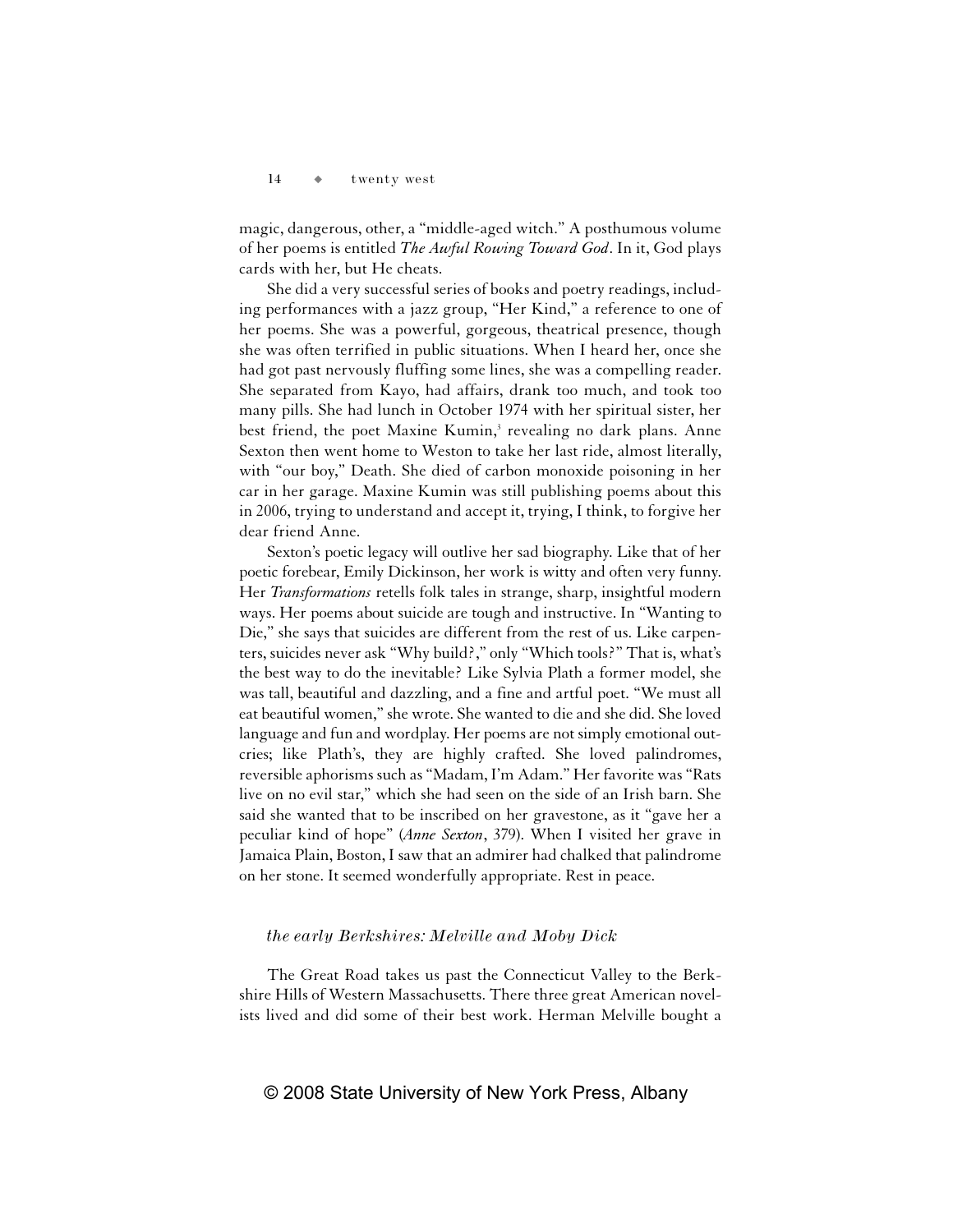farm just east of US 20 in Pittsfield, in 1850. (When the 1956 film of *Moby Dick* played Pittsfield, it was billed on the theatre marquee as "By Pittsfield's own Herman Melville." If ya got it, flaunt it.) Melville named the farm "Arrowhead" for the neolithic points he found there while plowing. He farmed and wrote for thirteen years in this beautiful place. He is said to have loved the view of the Berkshires, of Mount Greylock, the state's highest peak, from his window. According to the Berkshire Historical Society, which now occupies the house, Melville wrote in 1851: "A great neighborhood for authors, you see, is Pittsfield."

Melville's family had long and deep connections to the Great Road. At its eastern terminus, his paternal grandfather, James Melvill [*sic*] dressed up as a Mohawk Indian and took part in the Boston Tea Party in 1773. His maternal grandfather, Philip Gansevoort, commanded the successful defense of Fort Stanwix against the British, near the Great Road in central New York, in 1777. (There's an impressive reconstruction of that fort in Rome, New York.) The young Melville was schooled for two years at the Albany Academy while he lived in Albany, New York, on the Great Road.

Melville sometimes eased his mental and financial troubles, treated his "hypos," by attending what he called his "Harvard and Yale": long voyages as a seaman on whaling ships. His early books—*Omoo* and *Typee*, romances of the sea and the South Pacific—had been popular and lucrative. His career slumped with the publication of *Mardi* and other increasingly difficult books. His work was very good, but he could not make a living from it.

He'd show them. He'd do fine work at Arrowhead, and he certainly did. There he completed *Moby Dick, or The Whale*, one of the two books most often put up for the honorific title of "The Great American Novel."4 (*The Adventures of Huckleberry Finn* is the other. Both are.) *Moby Dick* is a long and difficult book, almost proverbially, even comically so, but it is rich, diverse, and funny as well as brooding, satanic, Shakespearean, and mythic. *Moby Dick* failed to make the great splash (pun intended) and the money its author hoped for. Defeated, he left Arrowhead in 1862 to move to New York City to work in obscurity as a customs officer. This would ironically echo another of his supreme Great Road fictions, "Bartleby The Scrivener" (1853), with Bartleby's portentous refrain, "I would prefer not to." Melville, like his creation Bartleby, would have preferred not to, but he had little choice, and he left. Here on the Great Road much of Melville's best work was done, including *Pierre, or The Ambiguities* and *Billy Budd*, which was not published until 1924, thirty-three years after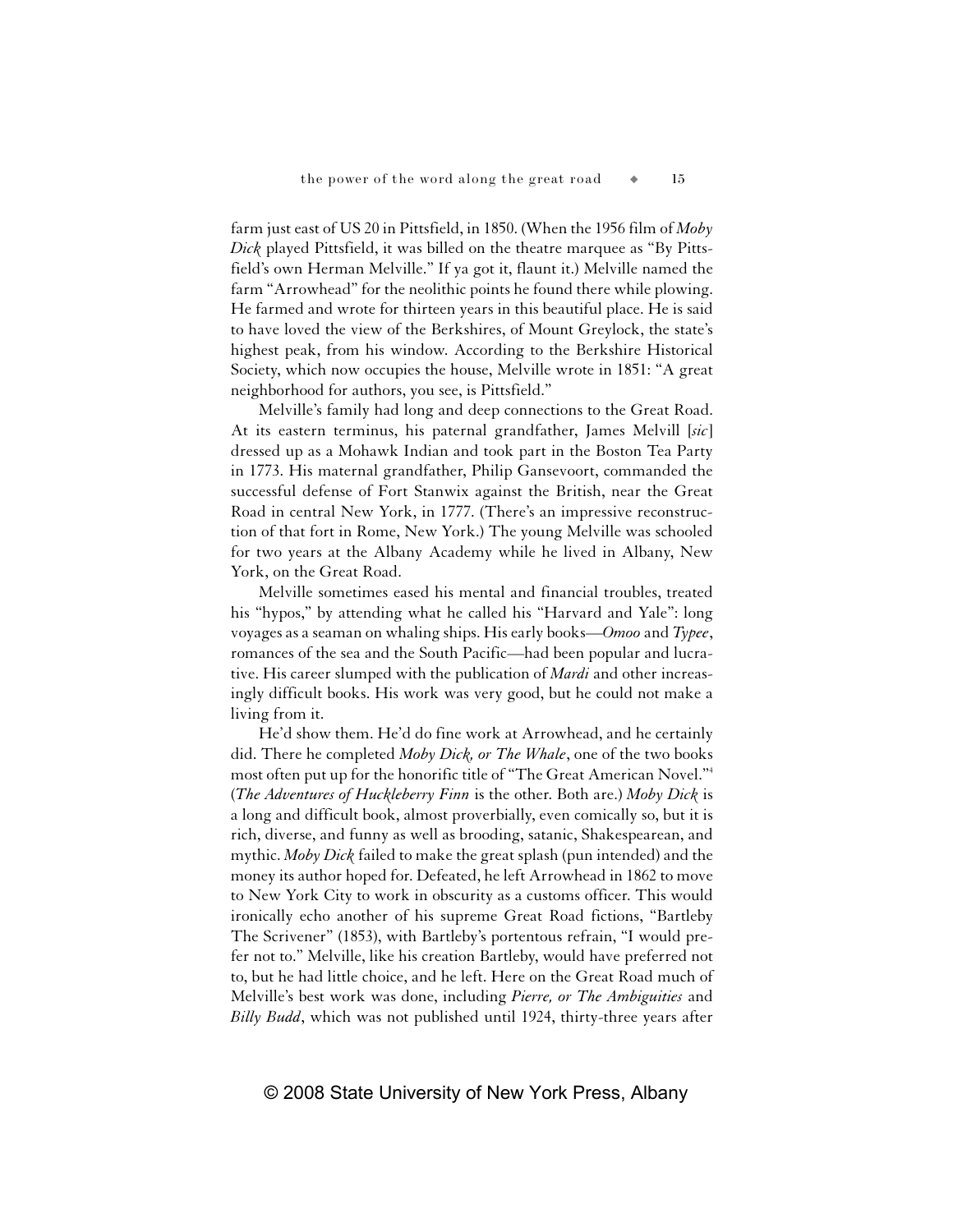his death in obscurity. Arrowhead is open to visitors. It is a large, pleasant nineteenth-century farmhouse with the glorious Berkshire mountain views that Melville loved.

## *Hawthorne and* The House of the Seven Gables

After his early success with *The Scarlet Letter*, Nathaniel Hawthorne left Salem, Massachusetts, and went west on the Great Road to Berkshire County. He met Melville there in 1850, and they formed an important personal and professional relationship. Hawthorne did not stay in the Berkshires as long as Melville; but he stayed long enough to write another major book there, his second masterpiece, *The House of the Seven Gables*. Here he also wrote most of another important book, *The Blithedale Romance*, based on his experience of the Utopian experiment called Brook Farm. Using his political connections—better than Melville's— Hawthorne soon left for an ambassadorship in England. He left the Berkshires to Melville, who soldiered on alone. Hawthorne's Great Road experience was brief but important.

## *chronicler and critic of the Gilded Age : Edith Wharton and the Mount*

Edith Wharton's story was the reverse of Herman Melville's. Melville came to the Great Road to live and and earn a living by his writing, and did not succeed. Wharton came as a wealthy woman and became a hugely successful writer, though she did not need the considerable sums her books earned. Melville was writing and working on a real farm. Wharton was born rich, had made a very bad "good marriage," and had all the money she needed. She built a grand showplace home called The Mount just off the Great Road, and lived and worked there for much of the period from 1902 to 1911. "The Mount was my first real home," she said. There she once entertained another author with Great Road connections, her friend and mentor, Henry James. He is said to have been surprised and delighted when she introduced him to the pleasures of motoring—on the Great Road, of course.

Edith Wharton's main subject was the haughty, cruel, elegant world of the super-rich of New York City. Like most of her female forebears, she had had to struggle for personal and literary independence. Her first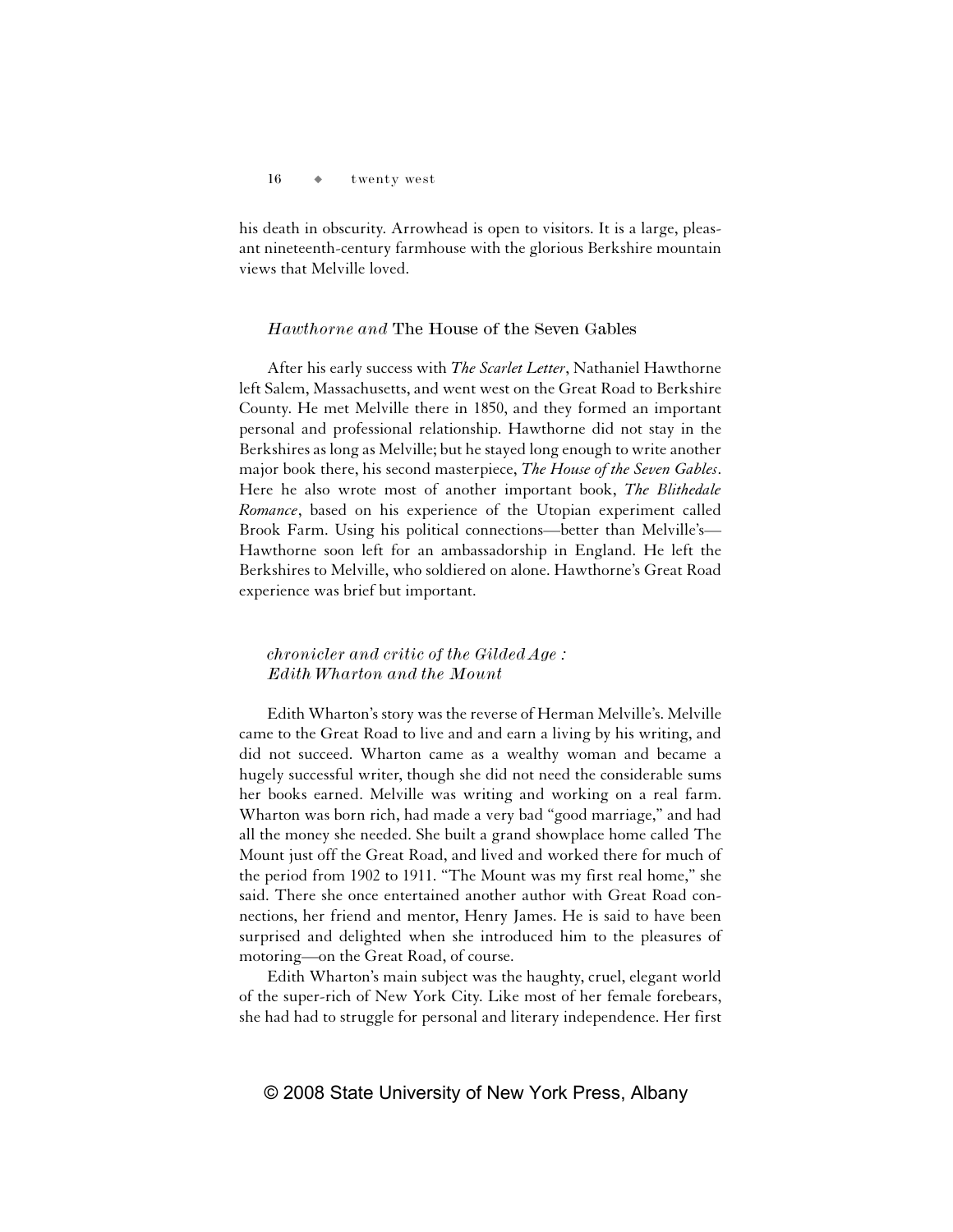book was about the design of houses and gardens, a proper subject (if she must write at all) for a wealthy society matron. The gardens at The Mount are indeed gorgeous. When her husband began to show signs of madness, she took up with a journalist, the love of her life.

Wharton divorced her husband in 1913, and thereafter spent most of her life in Paris; The Mount was her home for only ten years. Yet it was there that she wrote her two greatest works—*The House of Mirth* (1905), and *Ethan Frome* (1911). Emily Dickinson had had to break through the restrictions of mid-nineteenth-century gender roles to become a great poet. She did it by staying well under the radar and avoiding celebrity. A century later, Plath and Sexton rebelled against gender role conformity and limitation. Edith Wharton was a rebel and pioneer as well. If we except Harriet Beecher Stowe and Louisa May Alcott, and I might, she was the first great female American novelist. She had the toughness and independence to criticize her privileged world and find it crass and cruel and greedy. Her opinion of that world (and its response to that critique) partly explains her removal to Paris.



*The Mount, Edith Wharton's home in Lenox, Massachusetts Photo by Julia Schuyler*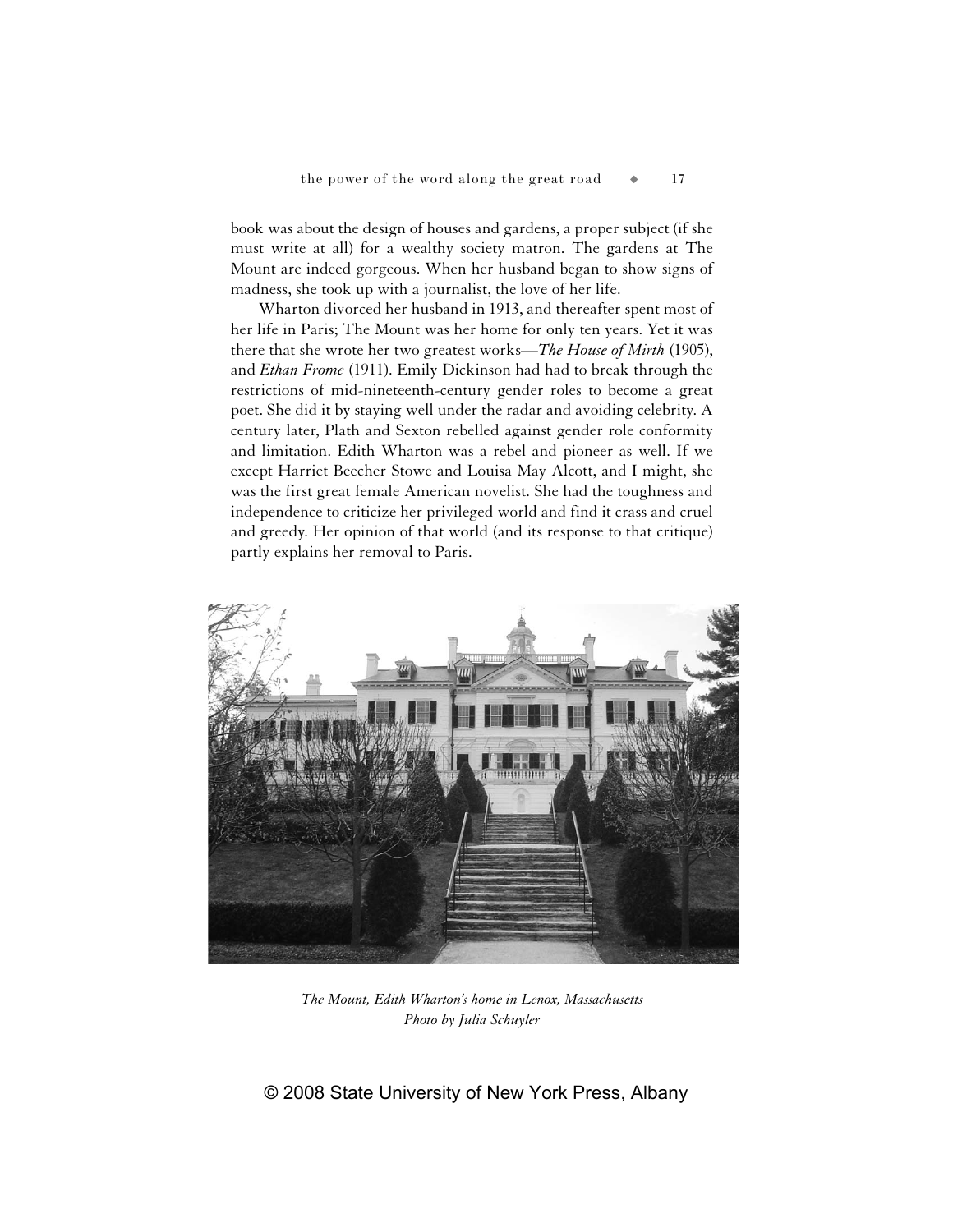18 ◆ twenty west

She also looked unflinchingly at another world that was neither Gilded Age nor wealthy, the hard world of the chilly New England hills she found around The Mount in Berkshire County. She says in her Introduction to *Ethan Frome*: "I had known something of New England village life long before I made my home in the same county as my imaginary Starkfield." She noted the "harsh and beautiful land" and said that she felt that "the outcropping granite . . . had been overlooked." She worked that stern outcropping for *Ethan Frome*, of all her works the one that is most often read today. Based on a tragic Berkshire County incident, the book is as flinty and unflinching as William Faulkner's best, in a stark New England setting on the Great Road. The Mount declined after Wharton sold it in 1911. It became a girls' school for a time, then served as a temporary home for a theatrical company. It is now being renovated and restored to recall her career and express her taste and personality. It is an elegant representation of The Gilded Age she meticulously and ironically chronicled.

## *muses in Arcadia : the Berkshires*

Berkshire County was settled later than the rest of Massachusetts—the mountains were a natural barrier to settlement from the east. Berkshire County is roughly equidistant from Boston and New York City: close enough to be enriched and influenced by both, but distant enough to have maintained an independent character. Edith Wharton went there and took something of New York City and Paris with her. Oliver Wendell Holmes, from Boston, summered there. Hawthorne brought with him a whiff of Calvinist Salem. Melville came to it, then left it for New York City.

US 20 bisects Berkshire County. Within a few miles of its current route are all the literary sites mentioned above, and the rich artistic feast below. Nowadays, some of Boston's and New York City's best artistic endeavors take place in the Berkshires. The Berkshire County Travel Bureau calls the area "America's Premier Cultural Resort." That's local puffery, but it's not absurd. "The Muses in Arcadia" and "Culture in the Country" are other local slogans. Dance spends the summer at Jacob's Pillow, on US 20 near Becket. "The Pillow" was founded in the 1920s by famous dancers and teachers Ted Shawn and Ruth St. Denis. It takes its name from a rock that is thought to look a bit like a pillow, and from the conceit that US 20's switchbacks looked like the rungs of Jacob's Ladder. The Jacob's Ladder Trail, a National Scenic Byway, covers thirty-three beautiful miles of Twenty, from Russell to Lee.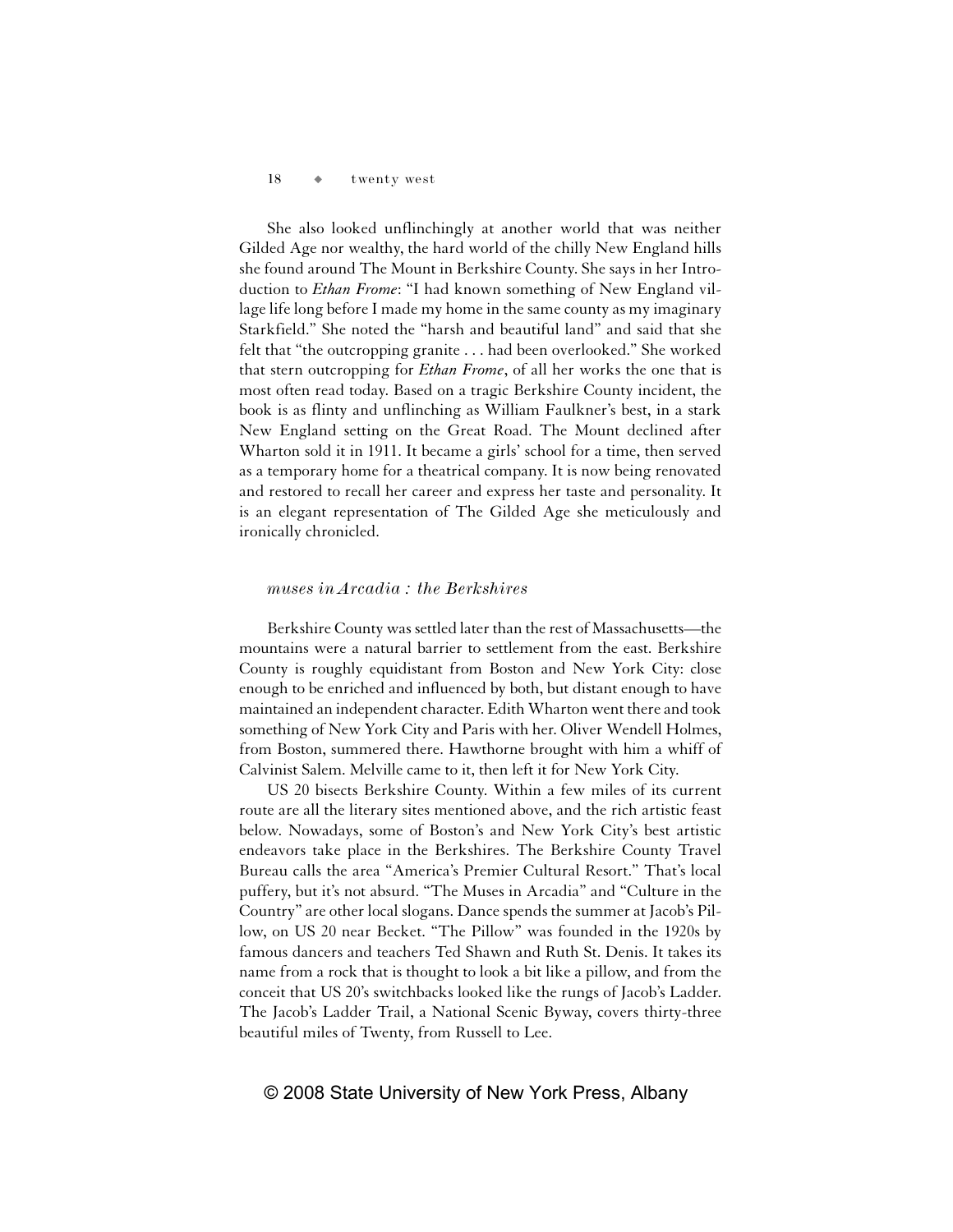Music is everywhere in a Berkshire summer, preeminently at Tanglewood, in Lenox. Music history was made there by musicians such as Serge Koussevitsky, Leonard Bernstein, Aaron Copland, Seiji Ozawa, John Williams, and James Levine. It is the summer home of the Boston Symphony Orchestra, and a nurturing ground for brilliant young musicians. Lennie Bernstein first went there from exurban Boston in 1940, aged twenty-one, and returned almost every summer of his life thereafter. The music is first-rate, and it is a glorious place to spend a summer evening, in the Koussevitsky Music Shed or on the lawn. Tanglewood's main entrance is just west of US 20, on the Lenox-Stockbridge border.

#### *"lions,eagles,and quails"*

Summer theatre is often trivial fun, and why not? Theatre should be fun. Summer theatres thrive in the Berkshires. For fun and much more than fun, there is Williamstown, Massachusetts, and the Adams Memorial Theatre and the Williamstown Theatre Festival. The local chamber of commerce calls Williamstown "The Village Beautiful," and it is. In the interest of full disclosure, I plead guilty to being a Williams alumnus, and to having sung and played on its concert and theatre stages. I heard Randall Jarrell, W. H. Auden, and the doomed, spellbinding Dylan Thomas there. A dear friend and I were inspired to do our honors theses on him—Anil on the prose, me on the poetry. After his superb reading, I checked his water glass, thinking it might be gin. It was water.

Williamstown is a lively college town during the academic year, and a center of art, theatre, and music in the summer. It is twenty miles north of Twenty, but it feeds off and contributes to the intellectual ferment of the Great Road. It is at the western end of the Mohawk Trail, the splendid old mountain road—Route 2—from Greenfield to North Adams. Poet and editor William Cullen Bryant went to Williams College. His astonishing Wordsworthian poem "Thanatopsis," written in the Berkshires when he was eighteen, amazed its readers, who could scarcely believe it was written on this side of the Atlantic.

In 1955, the Williamstown Theatre Festival took over the college's Adams Memorial Theatre, then largely unused in the summer, and made a humble start. Its charismatic director, the late Nikos Psacharopoulos, had a great vision which has since been amply fulfilled. Williamstown has become a venue where fine actors, major theatre people—Joanne Woodward, Edward Hermann, F. Murray Abraham, Blythe Danner, Christopher Reeve, Frank Langella, Roger Rees, Kathleen Turner—and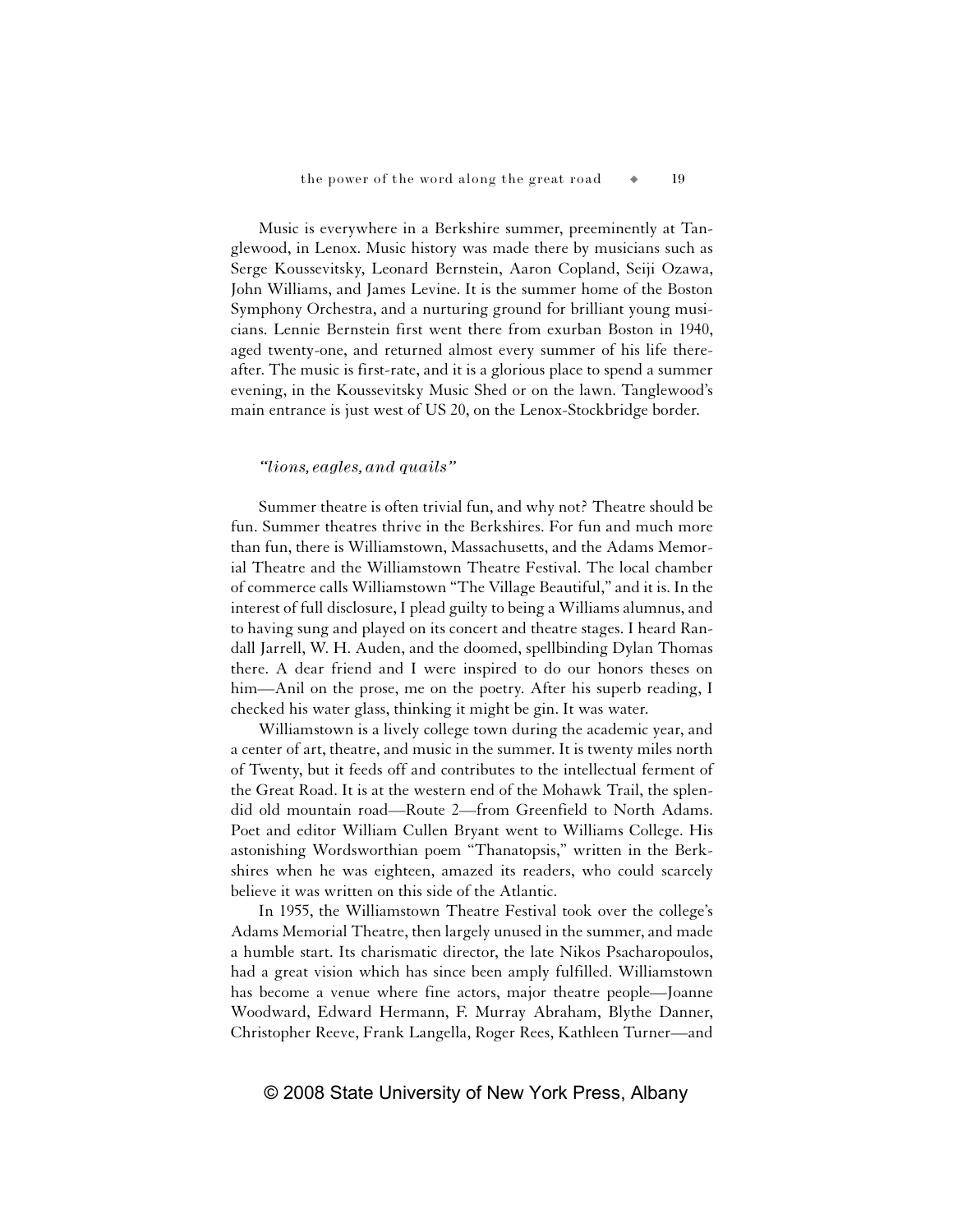newer stars such as Kate Burton, Ethan Hawke, and Gwyneth Paltrow—take minimal pay to do serious work. Nick Psacharopoulos directed a superb version of Chekhov's *The Seagull* there in the 1970s. It was later filmed at the Berkshire cedar log summer house of my Williams mentor and adviser, Clay Hunt, a legendary force in the Williams English Department. Gwyneth Paltrow was a toddler then; she grew up with the Festival. Her mother, Blythe Danner, beautifully played the young, doomed Nina. Toddler Gwyneth is said to have made a big hit at rehearsals by lisping lines from her mother's first act soliloquy while crawling nearly naked across the stage: "All men and beasts, lions, eagles, and quails, horned stags, geese, spiders . . . all life . . . has died out at last." In her turn, Gwyneth has played Nina there too. They do this every summer, and it's wonderful.

## *art new and old:Mass MoCA and the Clark*

Five miles east is the huge new Mass MoCA—"Massachusetts Museum of Contemporary Art"—in the old mill town of North Adams. Handsome old brick mill buildings still stand on rivers throughout Massachusetts, though they no longer enclose poorly paid female operatives, or use water power to turn spinning machines to make cloth. Here, several mill buildings have been refitted to make enormous exhibit spaces—a total of *thirteen acres* (*New York Times*, October 27, 2006)—for important contemporary art. This museum-cum-rock concert venue in a once obscure corner of the state is a must see.

Actually, this once obscure corner of the state has been a required stop for art lovers since 1955, the year I graduated from Williams. With a family fortune made in manufacturing sewing machines, Robert Sterling Clark built, endowed, and filled this large private museum with his and his wife's vast personal collection. He is said to have chosen to build it in Williamstown because he thought New York City was too likely to be the target of atomic attack—this was the "Duck and Cover" era of the cold war—and he wanted to preserve his treasures. The excellence of the midcentury Williams College Art Department was another major reason.

Loosely connected to Williams College, the Robert Sterling and Francine Clark Art Institute is much more than just a splendid small museum. It has become a major center for the study of display and conservation and art history. Indeed, American museum directors sometimes refer darkly, if comically, to "The Williams Mafia," an alleged cabal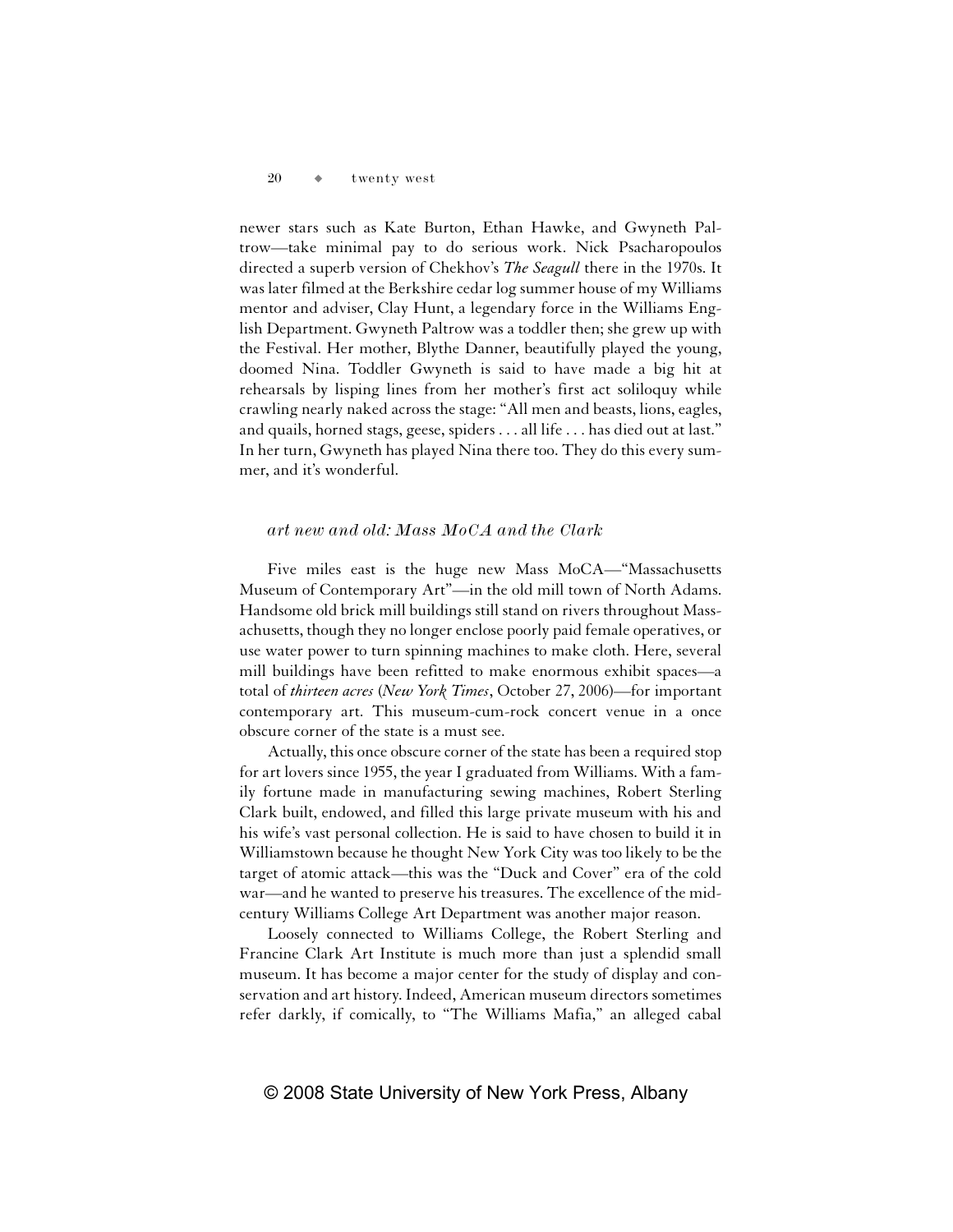whose tentacles (pardon my mixed metaphor) have come to control major museums across the country. Well, maybe it's more than "alleged." "The college is famous for incubating future museum directors; the list includes Earl A. Powell III (the National Gallery), Thomas Krens (the Guggenheim), and Michael Gowan (the Los Angeles Museum of Art)," as well as Glenn Lowry of New York's Museum of Modern Art (*The New Yorker*, September 25, 2006, 130). In addition, Williams/Clark graduates have headed the Brooklyn Museum of Art (Robert Burk '61), the Art Institute of Chicago (James Wood '63), and the Dallas Museum of Art (John Lane '66). The troubled J. Paul Getty Trust has lured James Wood out of retirement to serve as its president and chief executive, and to use its five *billion* dollar endowment more judiciously and creatively ("At Getty Trust, a New Chief With Solid Art Credentials," *New York Times*, December 5, 2006).

The "Art Clark" is midsized, user-friendly, and gorgeous, and its stunning collection of Renoirs (thirty-eight!) is remarkable outside France. Eighteen Renoirs and a backup band of Pissaros, Monets, and Degas ballerina bronzes are exhibited in one grand room. About fifty by seventy-five feet, it is my favorite room in any museum in the world. Well, maybe it's a tie with the unicorn tapestry room at The Cloisters in New York City. The Clark's main emphases are turn-of-the-century French impressionist and nineteenth-century American, especially Winslow Homer and John Singer Sargent, but its collections are wide-ranging. Its traveling exhibits are strong—there was a wonderful late Turner show there in 2005, and a superb Alexandre Calame/ romantic Swiss landscape show in 2006. It's my favorite Berkshire institution, after Williams College. And it's free from November to May! Can't beat the price.

The Williams College Musuem of Art, on the campus in Williamstown, is also very important. Its permanent collection—about twelve thousand items—is remarkable, from Assyrian and Egyptian antiquities to many moderns: Hopper, O'Keefe, Barlach, Picasso, Nevelson, Grant Wood, David Smith, and Andy Warhol. It is growing exponentially as successful alumni bequeath masterpieces to it. Both it and the Clark are a testimony to the lives and talents of outstanding Williams College art professors. I visited WCMA in November 2006, as Williams was gearing up to celebrate the ninety-ninth birthday of S. Lane Faison '29, known as "The Godfather" of the Williams Mafia, one of the "Holy Trinity" that included Whit Stoddard '35 and Bill Pierson.<sup>5</sup> Sad to say, Lane Faison died five days short of this milestone (*New York Times*, November 14, 2006), after a life of great accomplishments. He had been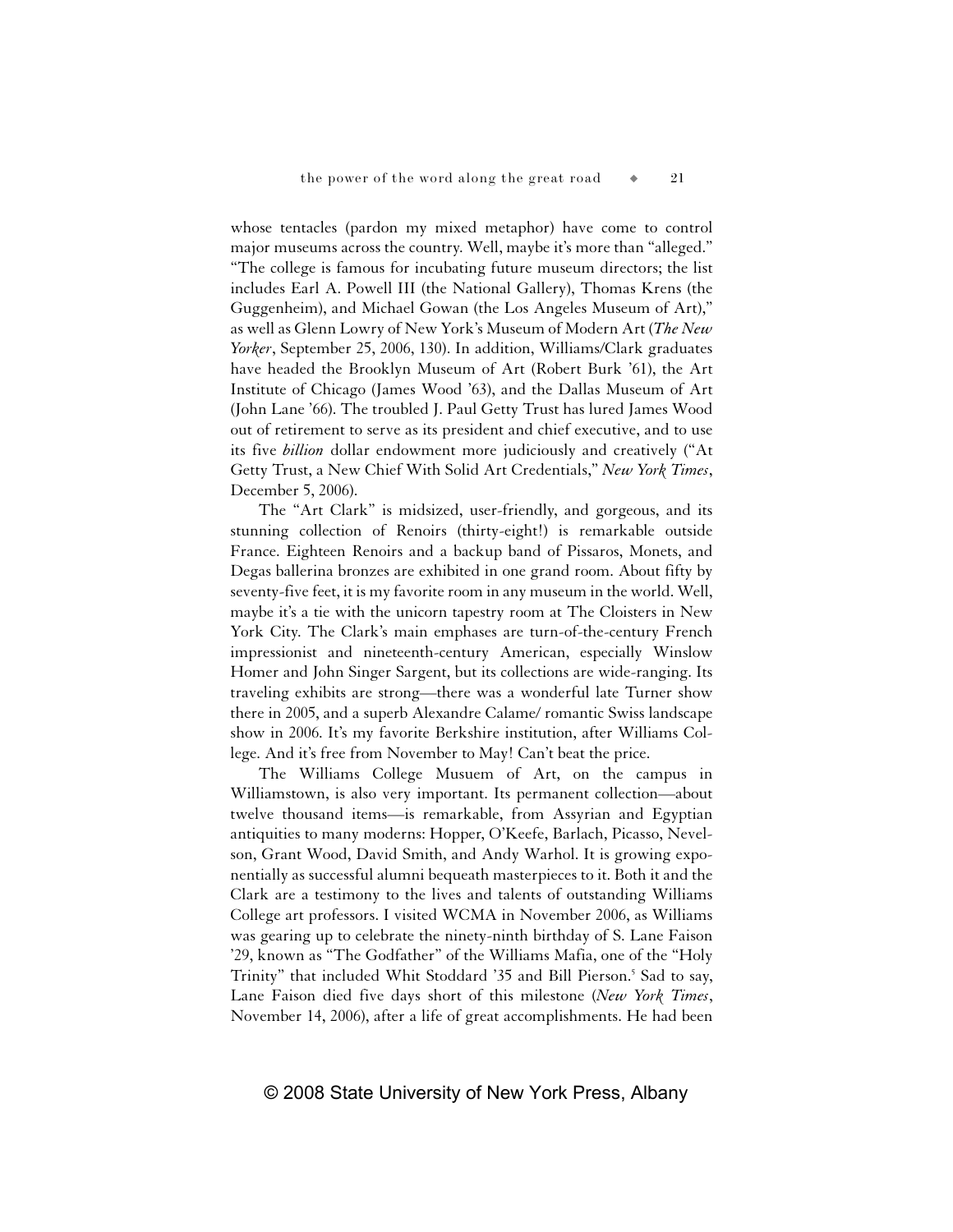#### 22 ◆ twenty west

instrumental in helping the OSS, the predecessor of the CIA, recover art works looted by Nazis in World War II (*New York Times*, December 19, 2006). There is also an excellent collection of rare books in the Chapin Library at Williams College. As an undergraduate, I sang "The Angler's Catch" there with my friend Stran Stranahan from the first edition of *The Compleat Angler* (1653). The Chapin owns a Shakespeare First Folio (1623) that was famously stolen and surreptitiously recovered in 1940.

## *American visual icons*

In Stockbridge is the imposing Norman Rockwell Museum. Is it finally time to accept this "illustrator" as a significant realist painter? The Norman Rockwell Museum thinks so, and so do I. So, apparently, does the art-biz world. His painting "Breaking Home Ties," bought for \$900 in 1960, hidden for thirty years in a secret wall compartment, was sold recently for fifteen million dollars (*New York Times*, November 30, 2006). His many covers for *The Saturday Evening Post* were iconic and enormously popular, delineating and enshrining American life from the 1920s to the 1960s. They are often cute and sugary, and there is nothing progressive or modernist about them. Some have bite and social conscience, such as his late works on the subject of civil rights. It is as a supreme draftsman that Rockwell lives. His paintings are charming, sometimes powerful, and often very funny evocations of the human experience, and they're on display, as is his studio, in the town Rockwell came to live in and love for twenty-five years. I remember being impressed that a Williams classmate of mine had modeled for him in the early 1950s. "I showed the America I knew and observed to others who might not have noticed." Norman Rockwell made this modest claim, and it is true.

Less than a mile away in the same town are art works that are even more iconic. The place is Chesterwood, the former home and studio of the sculptor Daniel Chester French. He is known especially for two statues: One is "The Minute Man of 1775," "the embattled farmer" of the American Revolution and "the shot heard round the world," in Emerson's phrasing. In French's studio are three maquettes, different sized models, of the other, more famous icon: the somber seated Abraham Lincoln of the Lincoln Memorial in Washington, D.C., the prime backdrop for American cultural history from Marian Anderson to Martin Luther King Jr. and "I have a dream," from Solidarity Day to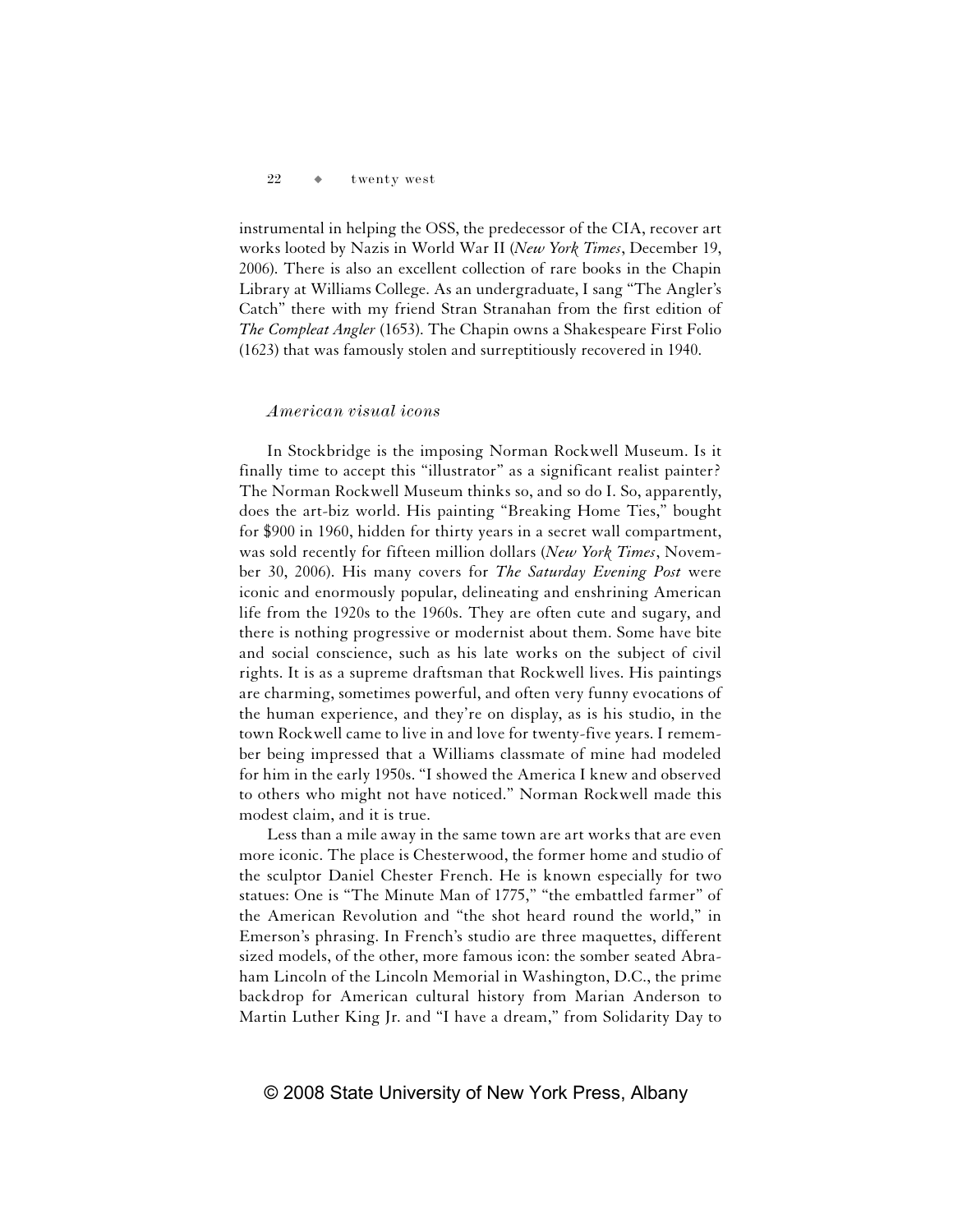the Million Man March. The Berkshires in the summer are indeed "The Muses in Arcadia," the fruition of the artistic movement westward on Twenty from Boston.

### *the word heads west to Chicago along the great road*

Though it's not about Massachusetts, the following discussion belongs here. The literary word maintained its primacy much farther west along the route of US 20. The epic migration of African Americans from the deep south to the industrial north spawned great writing as well as great music. Toni Morrison was born and grew up in Lorain, Ohio; her first novel, *The Bluest Eye,* is set there. Lucille Clifton came from DePew, NewYork, and attended my SUNY college in Fredonia. Born in Tennessee, Ishmael Reed grew up in Buffalo and attended the University of Buffalo.

At the south entrance to the tiny southwestern Ohio town of Camden, on US 127, there was for years a post bearing two signs. The first said "Camden Ohio / Birthplace of Sherwood Anderson." The second, beneath it, said "Famous Author." Just in case you wouldn't know who or what Sherwood Anderson was. It's a good bet that most Americans today wouldn't know who he was, though both Ernest Hemingway and William Faulkner acknowledged him as a powerful influence in their portrayal of the darker sides of the American character. A recent rereading of *Winesburg, Ohio* confirmed my memory of its power, and showed how important a stylistic influence he had been on Hemingway. Anderson's gritty stories influenced many American writers in the twenties and thirties. Faulkner's life and career were going nowhere special when he met Anderson, who advised him to write about his home town, as Anderson had. Faulkner's epic creation of Yoknapatawpha County was the result. Faulkner called Anderson "the father of my whole generation of writers."

Anderson had left Camden very young with his family and his feckless father, to live and grow up in Clyde, on US 20 in western Ohio. He left Clyde for Elyria, also on Twenty, where he prospered in the paint business. He grew dissatisfied with his narrow life, the pettiness of some of his neighbors, and the culture of his towns. He abandoned his business to write, both advertising copy and fiction (if there's a difference), winding up in Chicago during the richest years of the Chicago Literary Renaissance.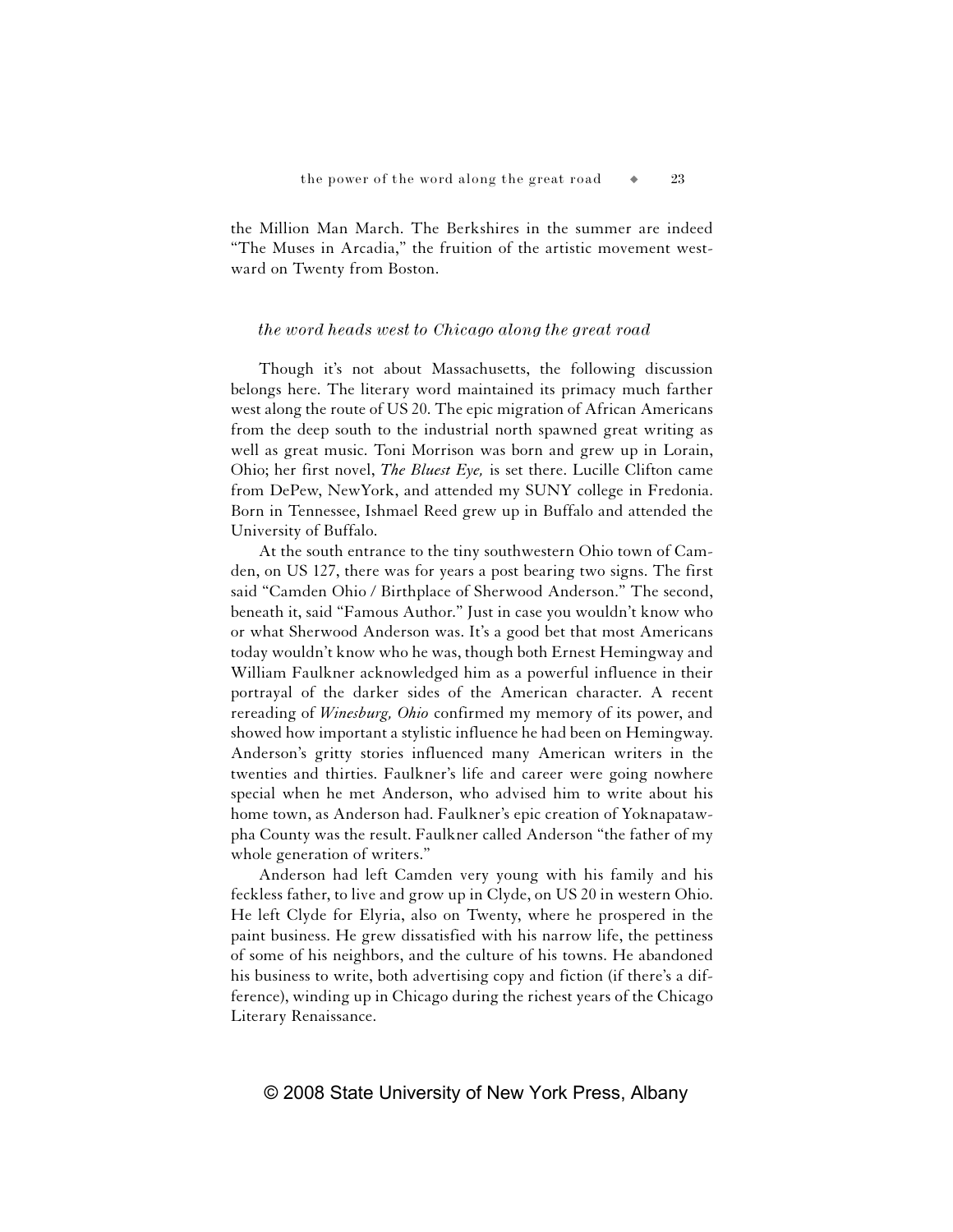#### 24 ◆ twenty west

Like many towns with literary offspring, Clyde has a cautious, armslength relationship with its famous adopted son. He is mentioned on the town's web site. A few associated sites remain and are acknowledged, including the house he lived in, but they are not, as of 2002, highlighted or signed. "Winesburg, Ohio," the fictional name of the grim town in Anderson's fiction, probably did not take kindly to his representation of it. The most honored son of Clyde, to judge by the tourist signs at its borders, is Private Rodger Young, the infantryman whose heroic, selfless death in the Solomons in World War II was immortalized in a beautiful patriotic anthem by Frank Loesser. Rodger Young is a hero in Clyde; Sherwood Anderson clearly is not, not yet, at least. But he was a great writer. And a "Famous Author."

US 20 heads west from Clyde, Ohio, to Chicago. Once it went right downtown, along the lake and right into the Loop, the heart of the city, and exited westward along Lake Street. Since 1938, it has been routed northwest from the southwest side, though it still runs briefly on West



*Sherwood Anderson's home town—but he's* not *a hero there.*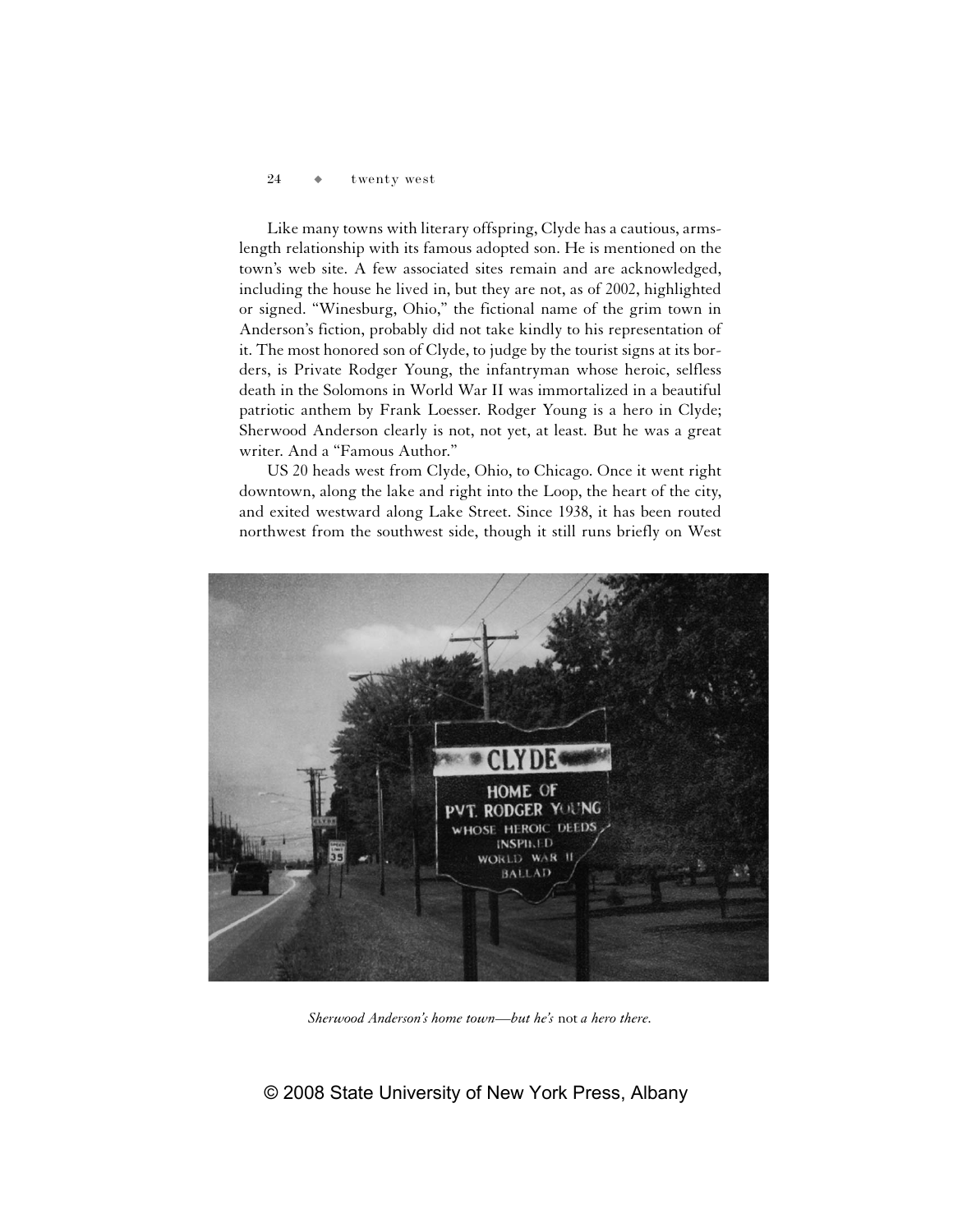Lake Street. Twenty has always been a main road to the "City of the Big Shoulders." The Chicago that Anderson found his way to was a wonderfully yeasty city then, and it is still. Its glories are many, none grander than its literary heritage, as fine as its architecture and its sweeping lakefront parks.

That a city with such a corrupt political history should have preserved its precious lakefront for the use of its ordinary people is a great, improbable joy to me, and to millions of Chicagoans and their manic, ball-chasing dogs. I swim at North Avenue Beach every summer. Try to imagine twenty miles of beautiful public beaches on the Hudson or the East River in Manhattan. You can't, can you? Too bad. Hosannas to architect and planner Daniel Burnham, and to generations of civicminded Chicagoans.

Chicago's literary heritage is the subject for another book, but, briefly: its early literary scene included L. Frank Baum, Carl Sandburg, Edgar Lee Masters, Vachel Lindsay, Floyd Dell, Harriet Monroe, Jane



*Mac in Lincoln Park, Chicago*